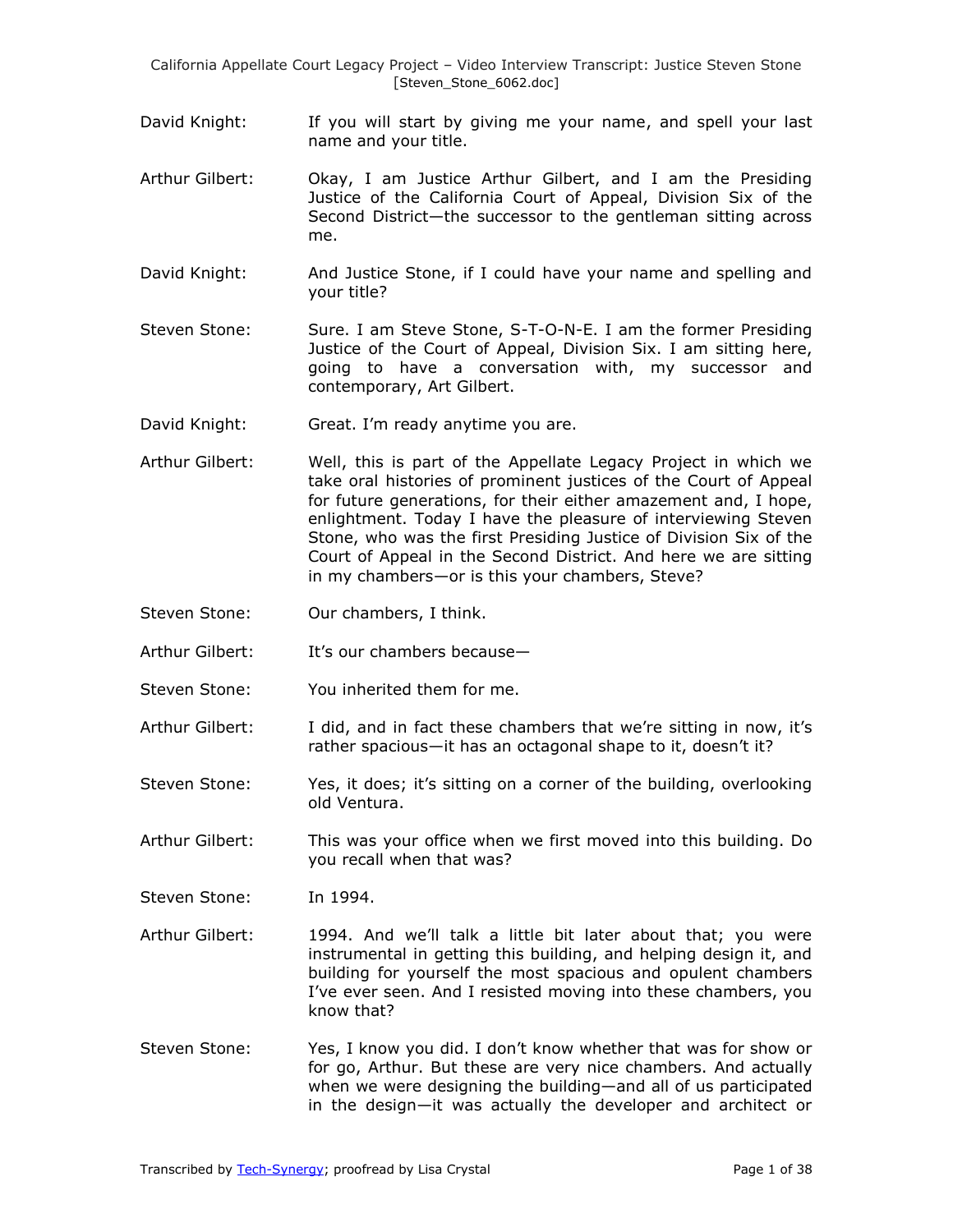> designer who thought that this would be a good setup for the presiding justice, and he thought well.

- Arthur Gilbert: No question. In fact, we all agreed on this. In fact, I really encouraged these chambers to be built, because I was hoping it just could be that someday I might inherit this from you, if you would retire.
- Steven Stone: I think we all agreed that it was pretty opulent. It was a little embarrassing, frankly, for me to be in here, because it's unlike our rather modest lives we've led throughout.
- Arthur Gilbert: So, Steve, let's see; our division was created in 1982.
- Steven Stone: It was quite a fight in 1982, because if my memory serves me correctly, the Legislature had authorized this division to start early in '82, except that there were some people that didn't want the then-Governor Jerry Brown to make the appointments, and they instituted some lawsuits to prevent it.
- Arthur Gilbert: In fact, it was before 1982.
- Steven Stone: It was before 1982, that's correct.
- Arthur Gilbert: Yes, it was; I believe it was 1980 or '81 that this division and Division Seven and some other divisions in the state were created. And some of the legislators fought it, didn't they that's right?
- Steven Stone: Not only the legislators, but the Republican Party as a party filed lawsuits in order to hopefully postpone the appointment of the justices until a new administration was seated.
- Arthur Gilbert: That's right, and we had word that we were at least slated to be nominees for this division, and so our appointments were put on hold for a couple of years.
- Steven Stone: They were delayed, and of course the shifting alliances of politics and things, it was never certain, first of all, whether we would ever be appointed, or whether the appointments would come in time for us.
- Arthur Gilbert: That's right, and the case wound its way up. I think there was a judge in—was it a superior court judge in El Dorado County, do you recall that?
- Steven Stone: Could have been, could have been.
- Arthur Gilbert: I think some county—
- Steven Stone: That didn't care.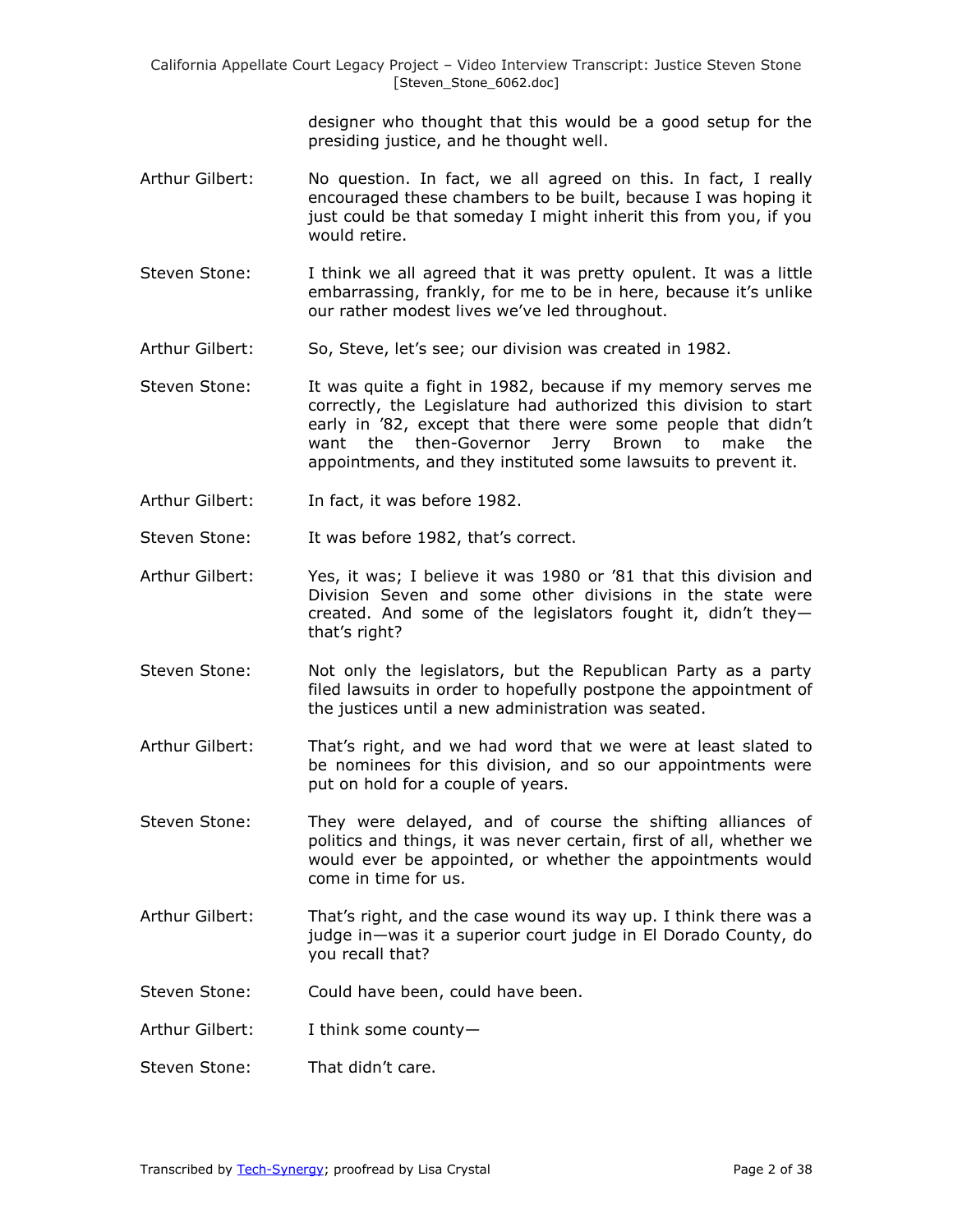Arthur Gilbert: Yeah, they didn't care or didn't want us, and ruled that it was unconstitutional for . . . I don't remember the rationale for the decision, and it worked its way up to the Court of Appeal. I believe it was the Sacramento division; Justice Puglia, I think, wrote the opinion. Am I right about that?

#### (00:05:00)

- Steven Stone: I think, and it was rather remarkable, because Justice Puglia, generally his judicial philosophy and his political philosophy was so different than Governor Brown's. But he was a man of great integrity and judicial honesty, and he saw that it was, the blocking was, merely political, and was poorly grounded, and ruled in favor of Jerry Brown making the appointments.
- Arthur Gilbert: That's right, that's right, I do remember that. I owe you big, fellow; I owe both of you big.

So we were talking about Justice Puglia, who wrote the decision, and you mentioned that he was a person of great integrity, and I think we all respected him.

- Steven Stone: Great integrity and occasional temper.
- Arthur Gilbert: Yeah, an occasional temper, and wit; he was really a first-rate justice.
- Steven Stone: Justice Puglia was one of the smartest persons, and certainly smartest justices, I ever met. There are a lot of smart justices, but he was outstanding, and he was of enormous assistance to me when we were all establishing this division, because none of us had ever been here before. I would call on Justice Puglia from time to time for advice and counsel, and it was always sound.
- Arthur Gilbert: Yeah. So he wrote the opinion, and the opinion upheld the Governor's appointment process and the constitutionality of the formation of these divisions. This was at the end of Jerry Brown's term. It was 1982. And then he had to make the appointments and then they had to set up our confirmation hearings. And those occurred, do you remember . . . I remember that.
- Steven Stone: I remember, I think.

Arthur Gilbert: December what?

Steven Stone: 27th.

- Arthur Gilbert:  $27<sup>th</sup>$ . Wow, just at the end of the term.
- Steven Stone: We were appointed, I think, in the first week of December, and we then had to organize ourselves in a way as to meet the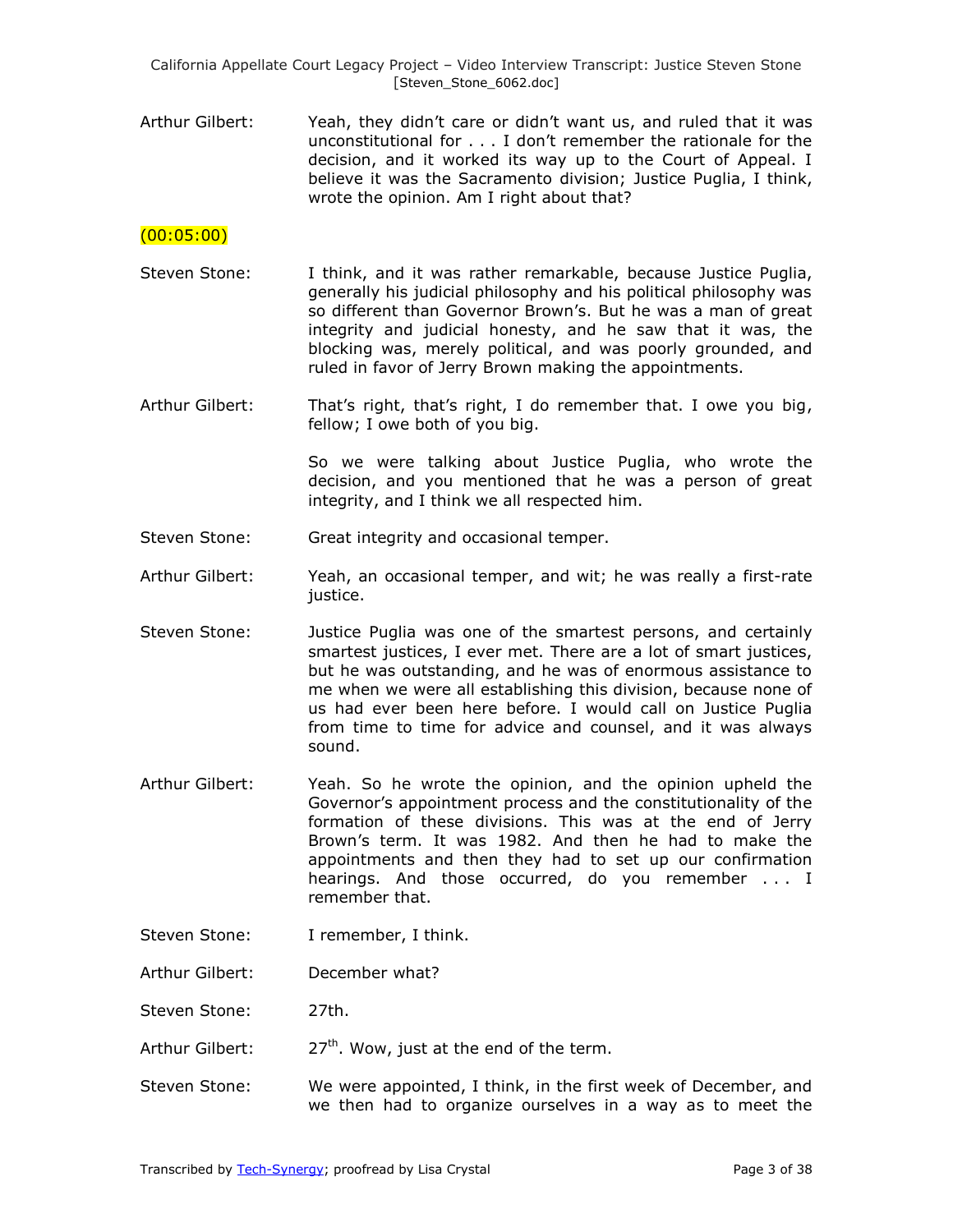demands of the confirmation hearings. You and I, I know, spoke on the phone a few times, and we met, and we discussed the upcoming hearings, knowing that they could be a challenge.

- Arthur Gilbert: Right, because what had happened, if you recall—now it's all coming back to me—the Attorney General at that time was Deukmejian, who became the Governor.
- Steven Stone: Yes, he was going to be seated within weeks of our confirmation hearing.
- Arthur Gilbert: That's right. He had sent a letter to us and to other justices earlier in the year about their judicial philosophy, and asking questions regarding how we might rule on certain cases. Do you recall that?
- Steven Stone: He did that and—
- Arthur Gilbert: And we had some real problems with the letter.
- Steven Stone: Yes, the letter asked for answers to questions in a way which would indicate to he and the public how we might rule in the future on cases that come before us. We had discussions about that, because there was a feeling—certainly I, and I think you too, felt that we could not and should not answer those questions, at least directly, at all, because it's generally considered unwise to say things which might give you predictability in the future, in a sense of prejudging a case.

Predictability is perfectly all right, but not in a given case, since we are supposed to consider the evidence and the law at the time. And we were trying to think of answers that would indicate our feelings about that without antagonizing Attorney General Deukmejian or anyone else, but simply to indicate how we felt about it in an intellectual way.

- Arthur Gilbert: That's right, it comes back now. I recall he had modified his letter to us in the sense that it was less offensive than the letter that he had sent earlier appointees, because there was some criticism in it, it was in the press, I recall that. Some justices or potential nominees at that time—not potential nominees; they were nominees but they hadn't been confirmed yet—had said, "None of your business, we refuse to answer." You and I were far more diplomatic, weren't we?
- Steven Stone: Yes, we thought we didn't have to . . . it was not the time or place to challenge the propriety of the questions, except in a mild and intellectual response.

### $(00:09:53)$

Arthur Gilbert: So we wrote respectful replies and explained our position and to the questions we could answer, we did. It's ironic, we all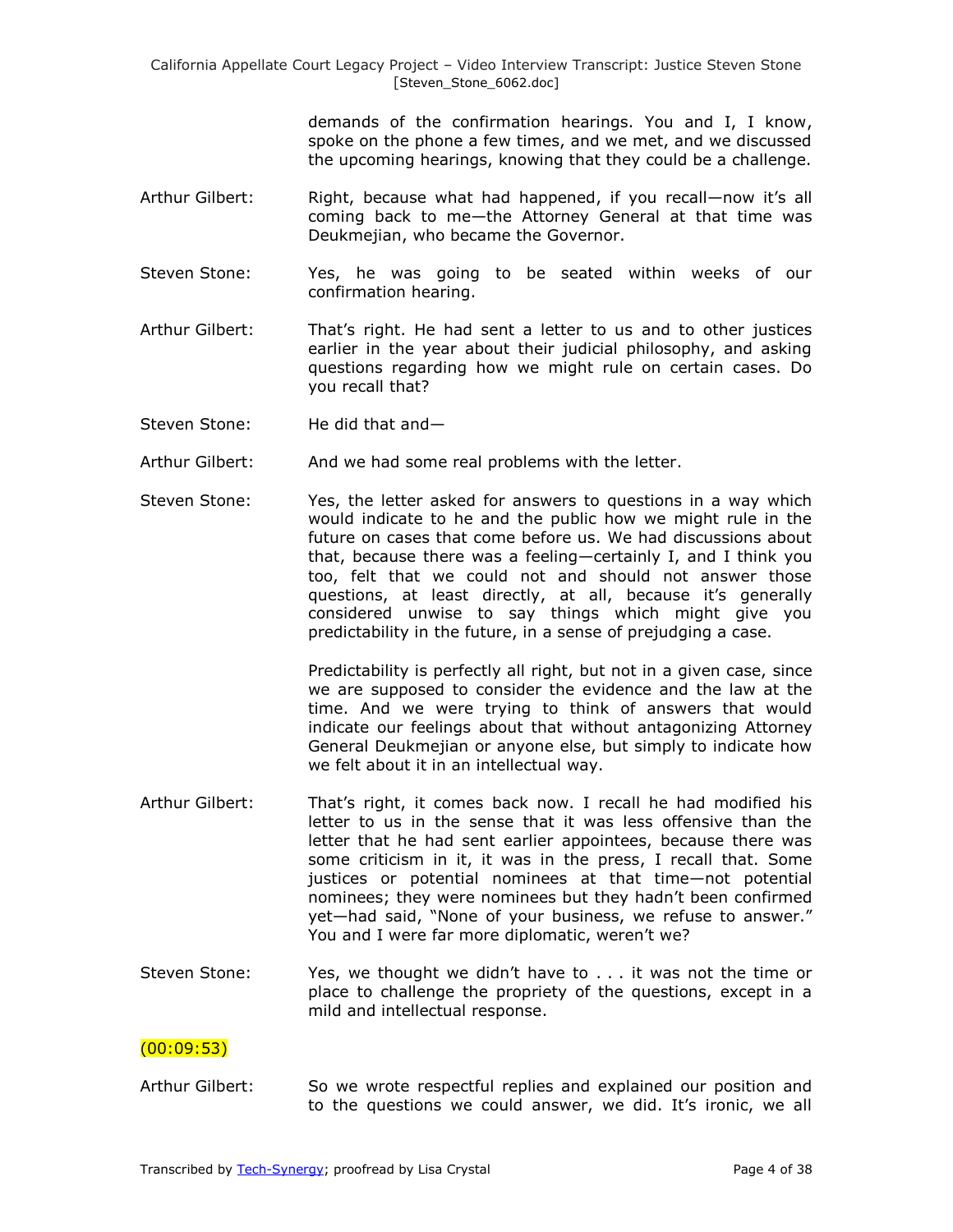> became really good friends with him afterwards, and he really turned out to be just a wonderful gentleman. I thought he was a fairly credible Governor. I mean as a Governor, he wasn't . . . we're both Democrats, and I certainly didn't vote for him, but I found him to be a person of integrity and honesty, and I really admired him.

- Steven Stone: That's correct. He had a very strong conscience and a strong philosophy; but he had an open mind, and he could listen, and he did indeed and in fact listen.
- Arthur Gilbert: Now, you were confirmed, I was confirmed, and so was Richard.
- Steven Stone: We were all confirmed on the same day.
- Arthur Gilbert: We can talk about this later when we talk about Richard Abbe because there are some funny things there. But he had voted against some other people, but he did vote for us. The hearings, how would you characterize the hearings?
- Steven Stone: I thought the hearings were exciting for me. Interestingly enough, I wasn't nervous about it. Let me put it this way: I was nervous, but not anxious, because I actually felt all of us would be confirmed, although whether it was going to be two to one or three to zero was uncertain.
- Arthur Gilbert: Now, who was on the panel that was voting for us?
- Steven Stone: It was Lester Roth, who was the senior justice in the Second District; it was Attorney General Deukmejian; and Rose Bird. And they were our three interrogators. They were very interesting. I can't remember the sequence of who went forward, but I think there were six of us to be confirmed or not.
- Arthur Gilbert: I think there were more.
- Steven Stone: The Orange County division.
- Arthur Gilbert: The Orange County division.
- Steven Stone: Oh, and Division Seven.
- Arthur Gilbert: And also the Supreme Court, Joseph Grodin; I think Grodin had his hearing.
- Steven Stone: Was he with us that day?
- Arthur Gilbert: I think he was with us that day. Was he? Am I—
- Steven Stone: He might have gone first.
- Arthur Gilbert: I think so.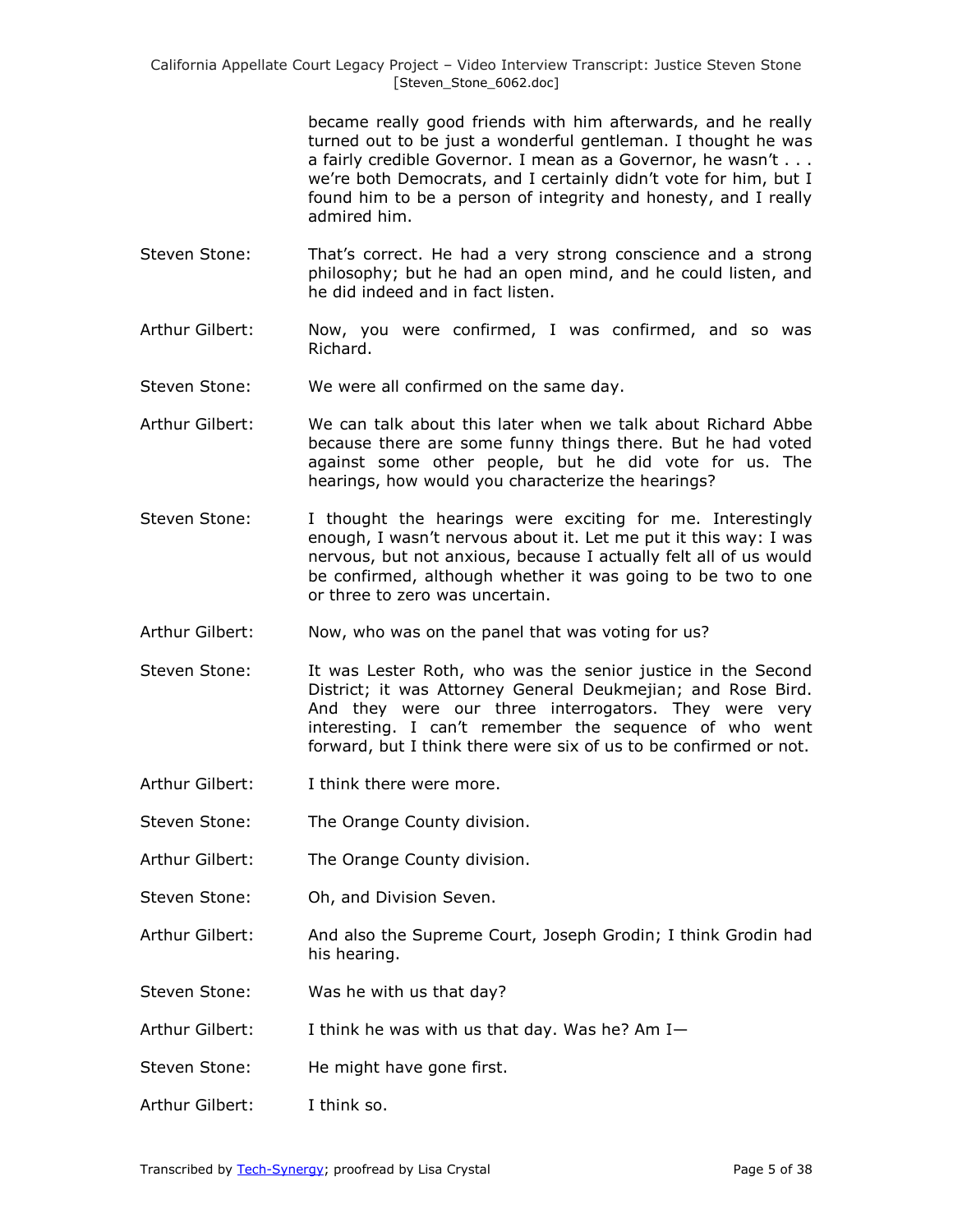Steven Stone: I don't recall it. But there were nine justices of the Court of Appeal to be confirmed, so it was a long and interesting day. It was fascinating for me; I had never known a Court of Appeal justice, much less been one, and the only one I happened to know was Ed Beach, who we will deal with later today. But meeting our colleagues was a lot of fun.

> I think because we were all new and forming three new divisions, we had a bonding in the sense that we were inventing something new, in a way, trying to keep with the traditions of the old; yet none of us had the help of existing justices sitting with us. It was a welcome challenge, I think, for all us. We were very eager; I think it came with our youth.

- Arthur Gilbert: Youth. Oh yes, that was only, what, 32 years; no, no, it wasn't.
- Steven Stone: No, it wasn't that long.
- Arthur Gilbert: How long have we been on the bench? It was, what, 26 years ago? It was 1982, and now it's 2007.
- Steven Stone: Twenty-five years ago, quarter of a century. In part it seems like yesterday and in part it seems like ages and ages ago.
- Arthur Gilbert: Now, as I recall . . . well, after our hearings, you and I got together, and I remember sitting in a restaurant with you in Cheerio's.
- Steven Stone: Yes, it was a rainy day, and I had come down from Ventura to Santa Monica. I met you in your chambers and we said, "Let's go someplace so we can talk about our future."
- Arthur Gilbert: Would this be—I don't recall—was this before our hearings or after?
- Steven Stone: I think it was before.
- Arthur Gilbert: Was it just before or after? I don't recall now.
- Steven Stone: I think it was before, I think it was before. It was in December or early January, but it was a cold and wintry day.
- Arthur Gilbert: Yeah, it was raining, I think.
- Steven Stone: As we start our books, "It was a dark and stormy night."
- Arthur Gilbert: Yes, if we started writing our own biographies. So now we weren't really enthralled about being appointed to the Court of Appeal, were we?
- Steven Stone: Well, no. I had been on the superior court since 1976, so that was only six years, five or six years on the superior court, and I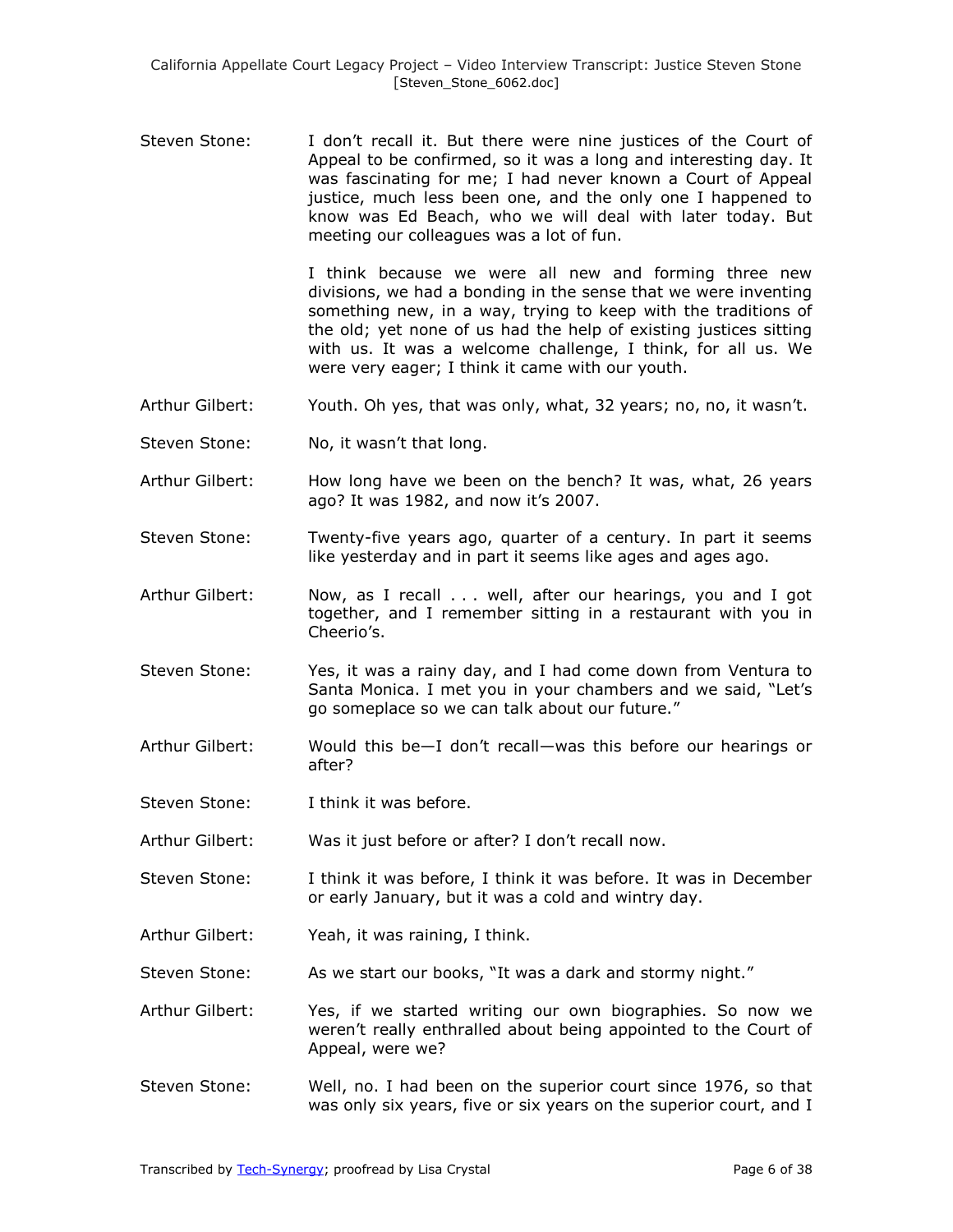absolutely loved my work on the superior court. I had a ringside seat, had a replay of the human drama, and I was in full control. I was an advocate, and I really enjoyed that, and I enjoyed what we did; I thought it was important to the people we served. And it was a delightful experience, I thought.

### $(00:15:12)$

When our names went out for the Court of Appeal—and I'm sure, like you, Arthur, we were asked if we would do it—and frankly, I gave it a little bit of thought, but I knew that you can't pass up these opportunities, these career opportunities; because if you do, you may never have the opportunity again.

So I, like you, agreed to be a nominee, if that's what the Governor wanted; but it was with not . . . We accepted this eagerly, but not without reservation, because we knew we would miss the give and take of the human contact of the trial court, where we actually dealt with on a face-to-face, nose-tonose basis with people really affected by the judicial system that is, the litigants. They were before us and seated in court. We made our rulings, looking at them in the eye. And it was a task which I think I know you welcomed and I welcomed, as difficult as it was. We were giving that up for the intellectual challenge of the Court of Appeal, which has its own attractions.

But it was, we thought, a mixed blessing. But in the end what made the Court of Appeal such a remarkable experience for me—it was 17 of the best years of my life, professionally speaking—and it had to do primarily not with the task, but with my colleagues: you and Richard, and then Paul, and Ken, and the rest of us. That was an opportunity, whatever positions we might have held; it was really, I thought, the core of my joy.

- Arthur Gilbert: We had a wonderful time together and maintained a very close friendship throughout the years that we still have; so it's really fortunate.
- Steven Stone: It was a friendship born of intellectual challenge and dialogue and trialogue, if there is such a word. Those are the kinds of things, when we're dealing with matters that are important to other people and trying to do the right thing, that I think brought out the best in us and never the worst in us; it's remarkable.
- Arthur Gilbert: It's kind of funny. I recall Clay Robbins was the clerk of the court then, and you and I were unsure about the job, and I remember we were . . . Most people are like, they're screaming with joy and they're on cloud nine; and we're very reflective thinking about it. I remember Clay Robbins said something: "You guys have just been appointed to a job that people would kill for, and you look like you're going to a funeral." I remember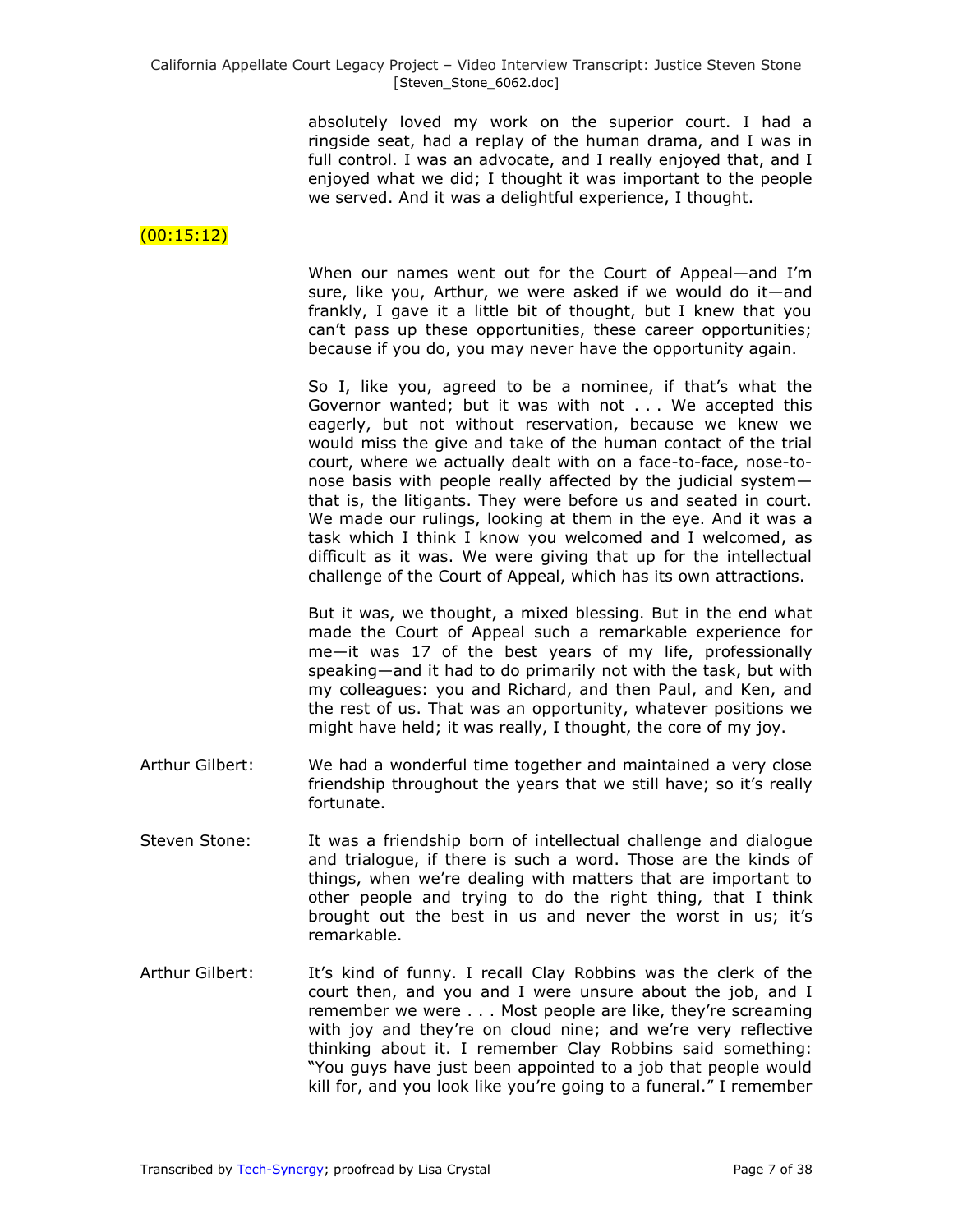he said that. We laughed and got together, and then saw what a wonderful—

- Steven Stone: It was also, though, the uncertainty of wanting to do it right; but we were uncertain because we really had very little guidance. I mean, we had wonderful guidance from our colleagues in other divisions, and we sought them out and we used them. I think to the extent we had success, I think a lot of it was because we were new, and we were not bound by—not so much tradition—but we were not bound by any feelings that we had of having to do things the way other people did in a division. We were freer to expand, I think, than might otherwise have been the case.
- Arthur Gilbert: Under your leadership I think we really established a very unique division that was sui generis, and is to this day.
- Steven Stone: Well, I was a titular leader. I think the leadership was shared by all of us, and one of the reasons we all listened to each other with respect.
- Arthur Gilbert: In fact, we got you to stop smoking—I think one of the greatest accomplishments.
- Steven Stone: Yes, yes, and I thought that was . . . I probably wouldn't be here but for the pressures of you and Richard.
- Arthur Gilbert: I do have—

Steven Stone: Or I would be here with oxygen.

Arthur Gilbert: That was a great story, because I remember you had smoked; and during your confirmation hearing, Richard and I were sitting listening to you and you were talking, and they mentioned the things, some of your many accomplishments, and one of them was you were a chairperson of the American Heart Association.

Steven Stone: Yes.

- Arthur Gilbert: Richard and I looked at each other and we said, "We have to put a stop to this right away."
- Steven Stone: Times change quickly. *[laughing]*

 $(00:19:56)$ 

Arthur Gilbert: But we will talk about how the division developed. But I would like to go back a little bit in your life to see your formative years—how you got into law and how you eventually got on the court. Then maybe we can talk a little more about the Court of Appeal, if that's all right?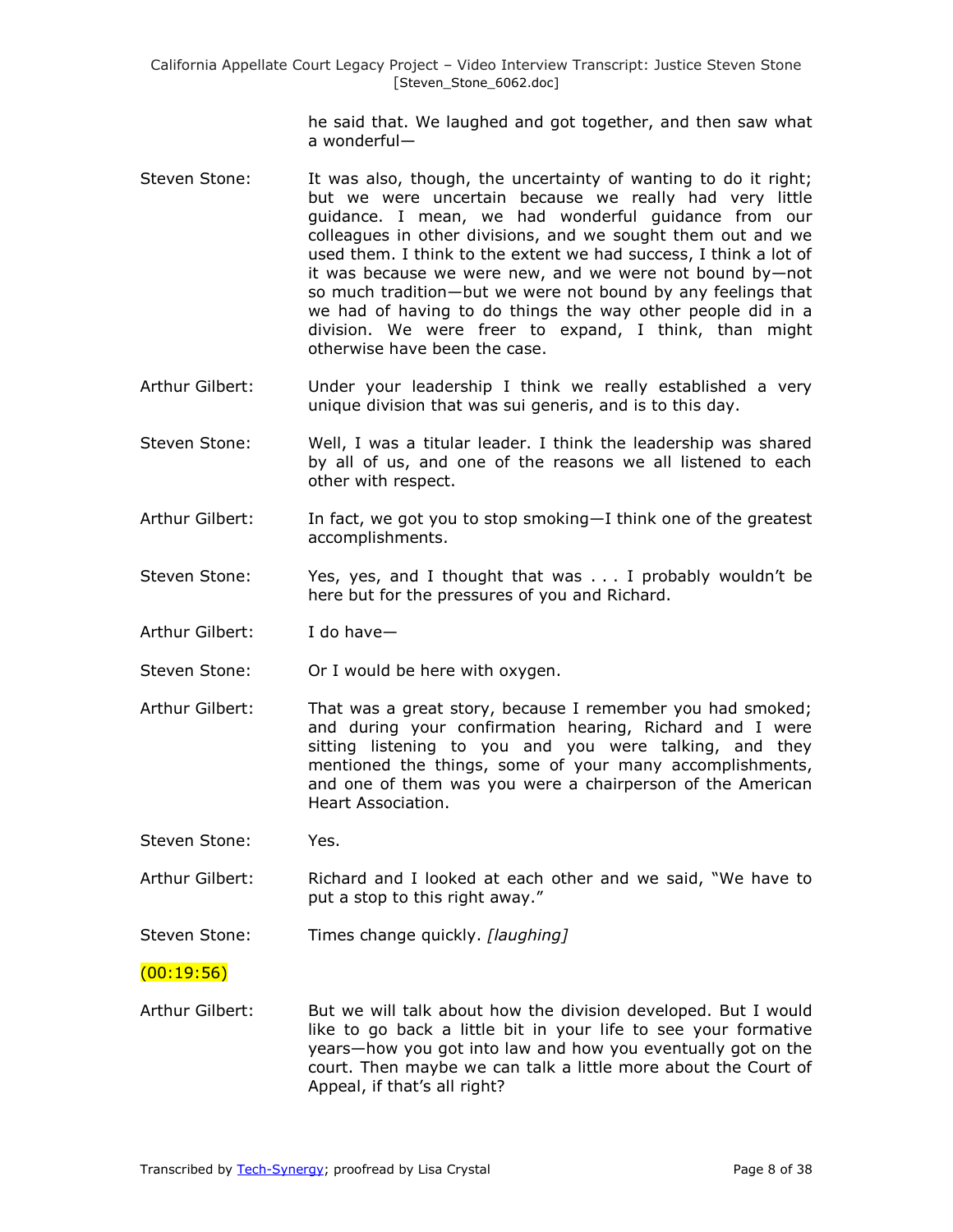Steven Stone: Sure.

Arthur Gilbert: Now, you are a twin?

Steven Stone: Indeed I am.

- Arthur Gilbert: There is a friend of mine who had appeared in front of your brother, who was a superior court judge in Santa Clara, and said, "My god, I couldn't believe it, Steve Stone was sitting in Santa Clara." He actually thought the brother was you.
- Steven Stone: Well, you raised an interesting little story when in the late '70s, my brother Peter was a, as you say, Santa Clara County Superior Court judge, and I was a Ventura County Superior Court judge. I and my family, we went north to spend a few days with my brother, and it was during the week.

So I went to work with my brother one day to his superior court, and we decided to switch. He was doing the law and motion calendar, and in the law and motion calendar you always have somewhere between 40 and 80 lawyers in the courtroom, all clamoring to be heard in a way, and have their motions heard.

Instead of my brother coming out on the bench at 9:00 in the morning, I did, pretending to be my brother—because we were identical twins, or are identical twins, and at that time we looked pretty much exactly alike, at least from a distance of 30 or 40 feet.

So I took the bench and called the first case. The lawyers came up and started arguing their case, and my brother, wearing his robe, burst out the side door, into the well of the courtroom, screaming at all of the lawyers and the audience, and pointing wildly at me on the bench, claiming that I was an impostor and he was the real judge, Peter Stone. I stood up and said, no, I am the real judge, Peter Stone. There was instant chaos in the courtroom. It was just one of those, I guess, looking back from somebody at my age, a childish trick.

- Arthur Gilbert: No, it was—
- Steven Stone: But it was a lot of fun.

Arthur Gilbert: That's what we do here; that's the ambiance that you have established here.

Steven Stone: It's interesting, and my brother and I always use this same hackneyed line that, both being judges, it must be a genetic defect. But our career paths . . . as a matter of fact, our lives have been not dissimilar, although we live 400 miles apart, and have since we were probably 22 years old.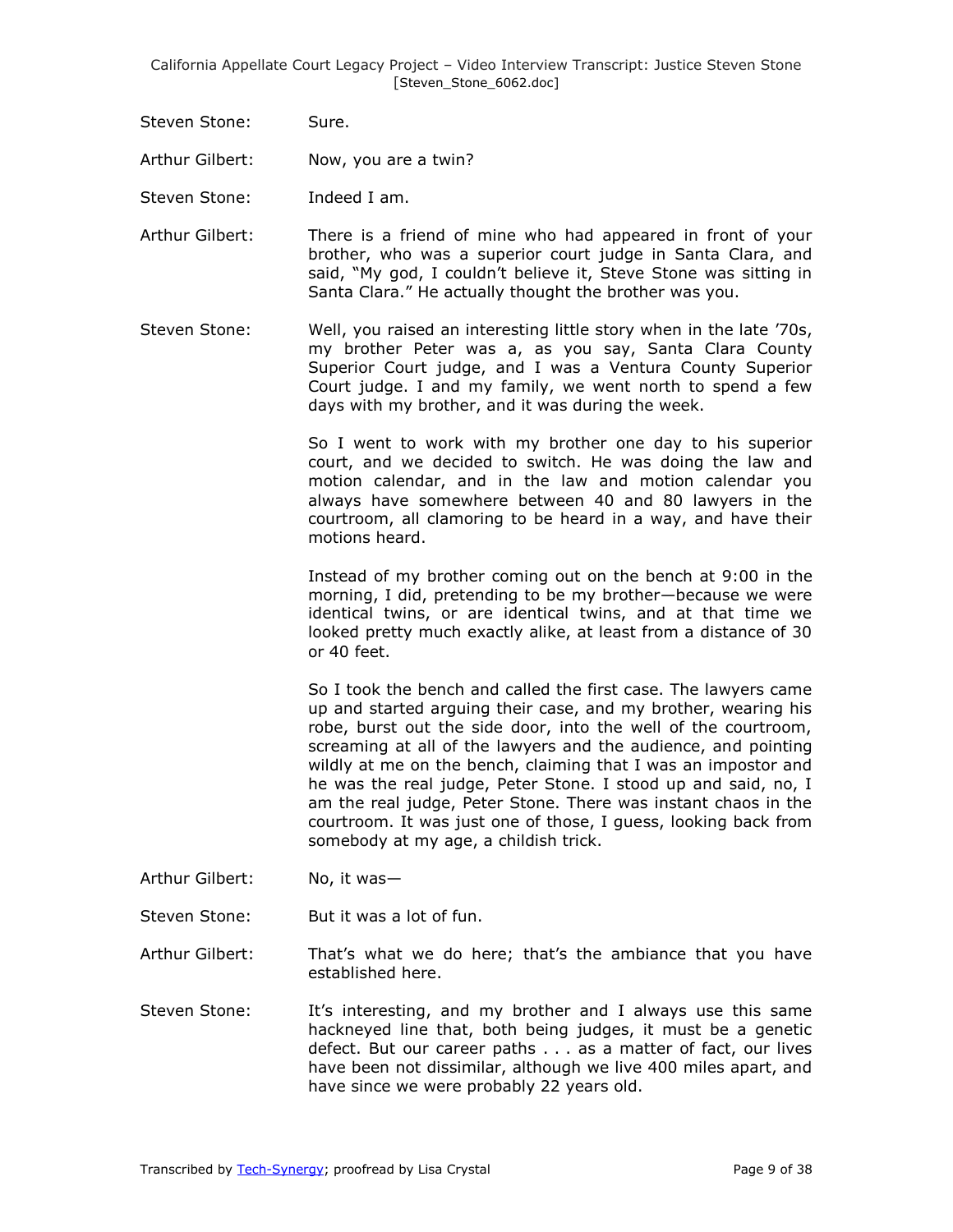Arthur Gilbert: I think you should submit to a study, the two of you, because they have all these studies of twins and how they'll be thousands of miles apart and do some of the same things and get married on the same day, and all these kind of odd things happen with twins.

> An odd thing happened because the two of you were headed for another profession, other than the law profession.

- Steven Stone: Yes. We were a family of immigrants; we were both born in Austria, in Vienna, and we came out during the war through the underground as Jewish refugees. We had the, what was a not uncommon refugee experience: we came to New York, and the first thing we did in New York was choose a name.
- Arthur Gilbert: Incidentally, how old were you then?
- Steven Stone: We were three years old. We were born in 1937. We started our exodus in late 1939, and we ended up in 1941 in Stockton, California, where we started our new lives.
- Arthur Gilbert: Now, Stockton of all places, why?
- Steven Stone: Yes, a dusty farm town in Central California.
- Arthur Gilbert: I mean, here you are in New York, this bustling metropolis.
- Steven Stone: Yeah, and our name at the time was Silverstern; that was our last name. My dad concluded quickly that it was not a name that was very easy to assimilate with, and my parents, having gone through the early part of the Holocaust, thought it was very important to assimilate. That was the ethos of the time.

So my mom and dad went to the phone book and they boiled down the name between Scott and Stone; they ended up with Stone. One of the first things we did in New York was legally changed our names to Stone, and then through the refugee organizations my mom and dad had to find work.

# (00:24:53)

A job came up in Stockton, California on a ranch. My dad had been a banker in Europe, and it didn't translate well here, so he became a bookkeeper on a ranch.

My mom was a teacher, a preschool teacher in Vienna with Maria Montessori. She taught with Maria Montessori and Anna Freud in the early years of Montessori experimentation. So when she came to California she went back to school at what was then the College of the Pacific, now the University of the Pacific, and got her teaching credential in the late '40s, and began a career as a teacher in Stockton.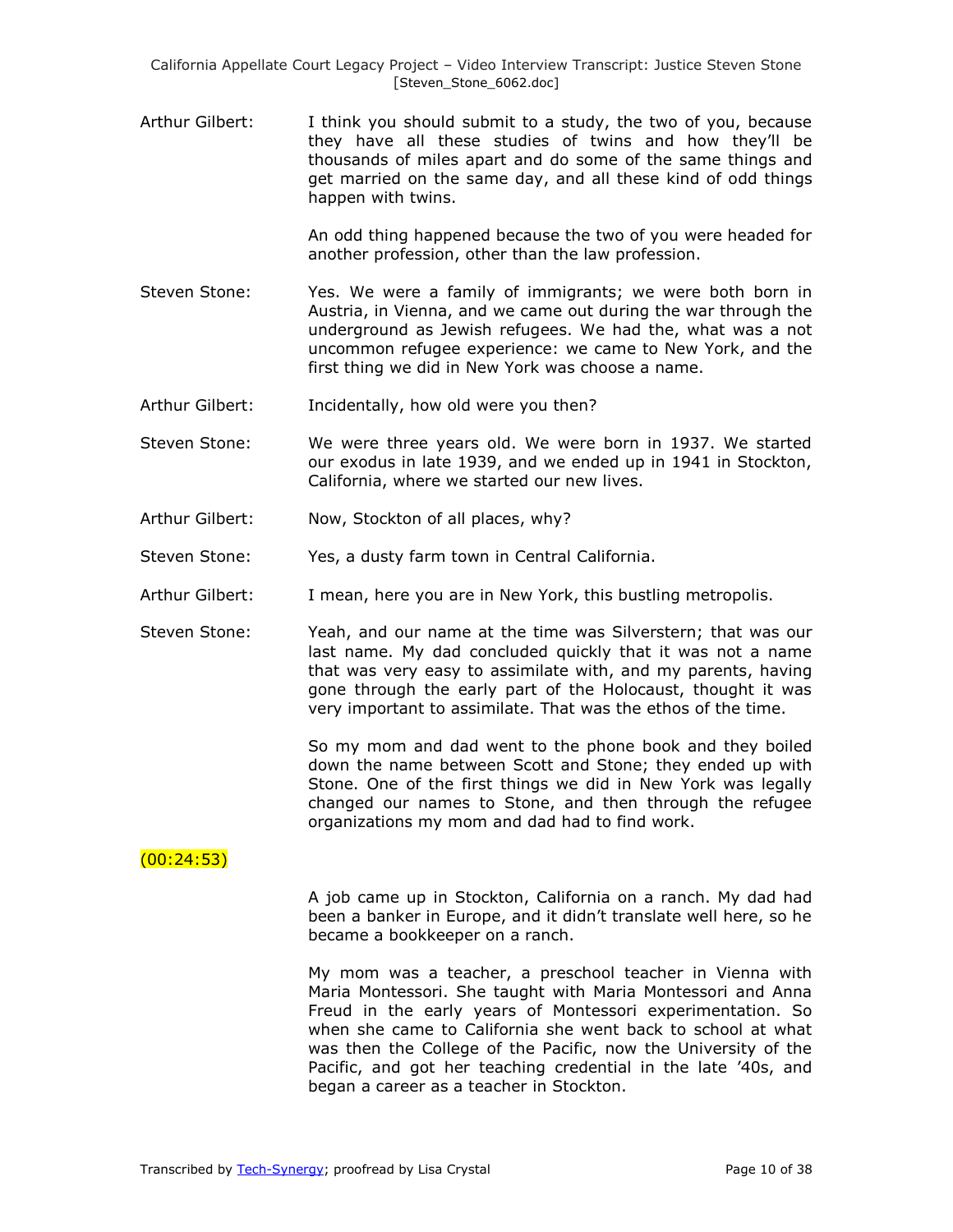So we grew up in Stockton. And it was my parents' dream that we be doctors, so being relatively obedient children, we took that path and studied science. After high school we went to the University of California at Berkeley, and took premed. In our third year of premed we were accepted to medical school at the University of California, which in those years the first year was on the Berkeley campus, and the next three years were in San Francisco, at what became UCSF.

So we both entered medical school at the end of our junior year; so our senior year at Berkeley was also our first year of medical school. All the classes were on the Berkeley campus. There were a couple of exceptions. We went to San Francisco, but it became clear to both my brother and I that it was not something we really wanted to do, to spend our lives doing.

We had worked in a hospital as part of our education—not a formal education, but we worked at the San Joaquin County General Hospital in summers, at night in the emergency room as well as other wards. When I was in Berkeley—we came from rather modest financial backgrounds—I worked at Berkeley and I worked at Cal hospital, which was on the campus.

It became clear to us during our first year in medical school that we weren't at all sure this was our life's work, so we looked at doing some other things. At the end of our first year, we sort of crossed the street and simply went to Hastings and took up law. Neither of us had ever met a lawyer before, but we thought that it was a profession in which we worked directly with people, working with people's problems, not dissimilar from medicine in a way. But that's what we decided to do, and we did it, to the temporary chagrin of our parents.

The only scary thing about it, really, was that we worried about the potential wrath of our parents, which never really happened.

- Arthur Gilbert: Now, did the two of you consult together, or "I'm not doing this, so if you did this $-$ "
- Steven Stone: Yeah, we did this together.
- Arthur Gilbert: This was a joint decision?
- Steven Stone: Absolutely, yes, because until that time we had lived together completely at Berkeley. Although we weren't in the same room, we were at Bowles Hall, and we had an apartment together our fourth year at Berkeley. Then my brother got married, and after he was married, and during our first year at Hastings, we lived in the same apartment house in San Francisco, for goodness sakes. Then our lives started spreading out. But we sat because in law school it's alphabetical how you sit—we sat next to each other for three solid years in law school.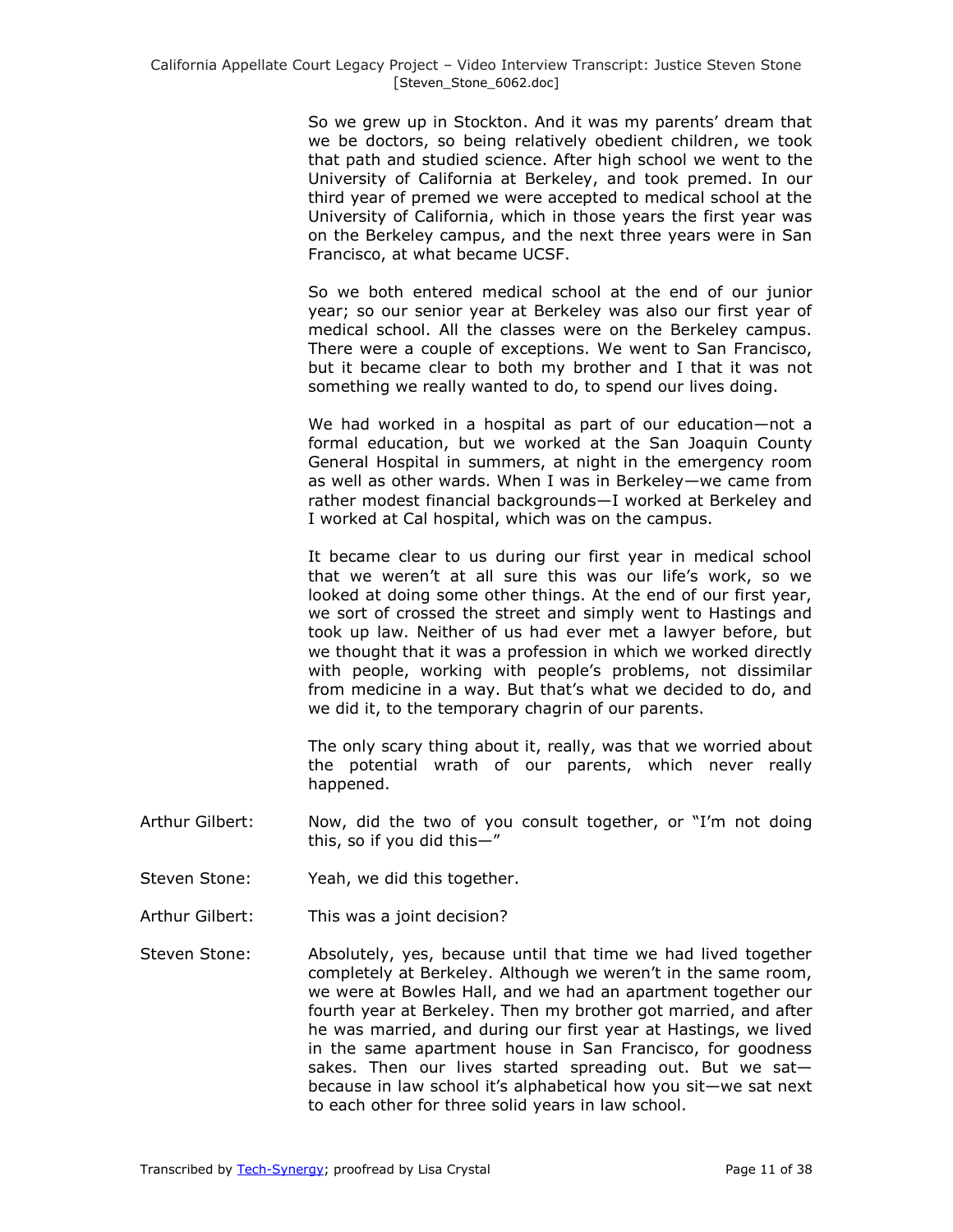It was only after law school that we really separated geographically. My brother stayed in Northern California and I came to Southern California.

- Arthur Gilbert: Now that's really quite an amazing story. In law school was there any confusion about the two of you answering questions because you were sitting next to each other?
- Steven Stone: Yes, we were, because . . . Occasionally the professors would come up with their usual hypothetical question to terrorize the students with, and they would call out "Mr. Stone," and one of us would usually say, "Which Mr. Stone?" And of course we learned quickly that was the wrong thing to do, because the professor would say "You." There was occasional confusion, but it was always fun.

I think my brother and I . . . I can't speak for him, but—yes, I can, I can speak for him—we enjoyed the experience. In a way it set us apart and gave us something to talk about to the girls and that sort of thing. We always had fun; we were best friends, and we still are.

### $(00:30:10)$

As a matter of fact, in 48 hours we're going to go up and meet my brother at Lake Tahoe, where we're going to take a week's vacation together.

- Arthur Gilbert: Terrific. I can't help but ask this question: Did you ever switch off and appear at each other's dates?
- Steven Stone: No.
- Arthur Gilbert: Come on, are you sure?

Steven Stone: No. *[laughing]*

- Arthur Gilbert: I've always thought about that. One twin has a date and then the other twin would go in that place.
- Steven Stone: No. We would fake it once in a while, but never on a date. I think we were too—
- Arthur Gilbert: Too much integrity, shall I say?
- Steven Stone: No, no, you can say that, but it wasn't the integrity thing, it was the insecurity of dating that we didn't want to. *[laughing]* There were too many ways to mess up a date; we didn't want to add one. *[laughing]*
- Arthur Gilbert: You didn't want to add one. What I recall, I just have to throw this aside in, and that is, during our time together on the court,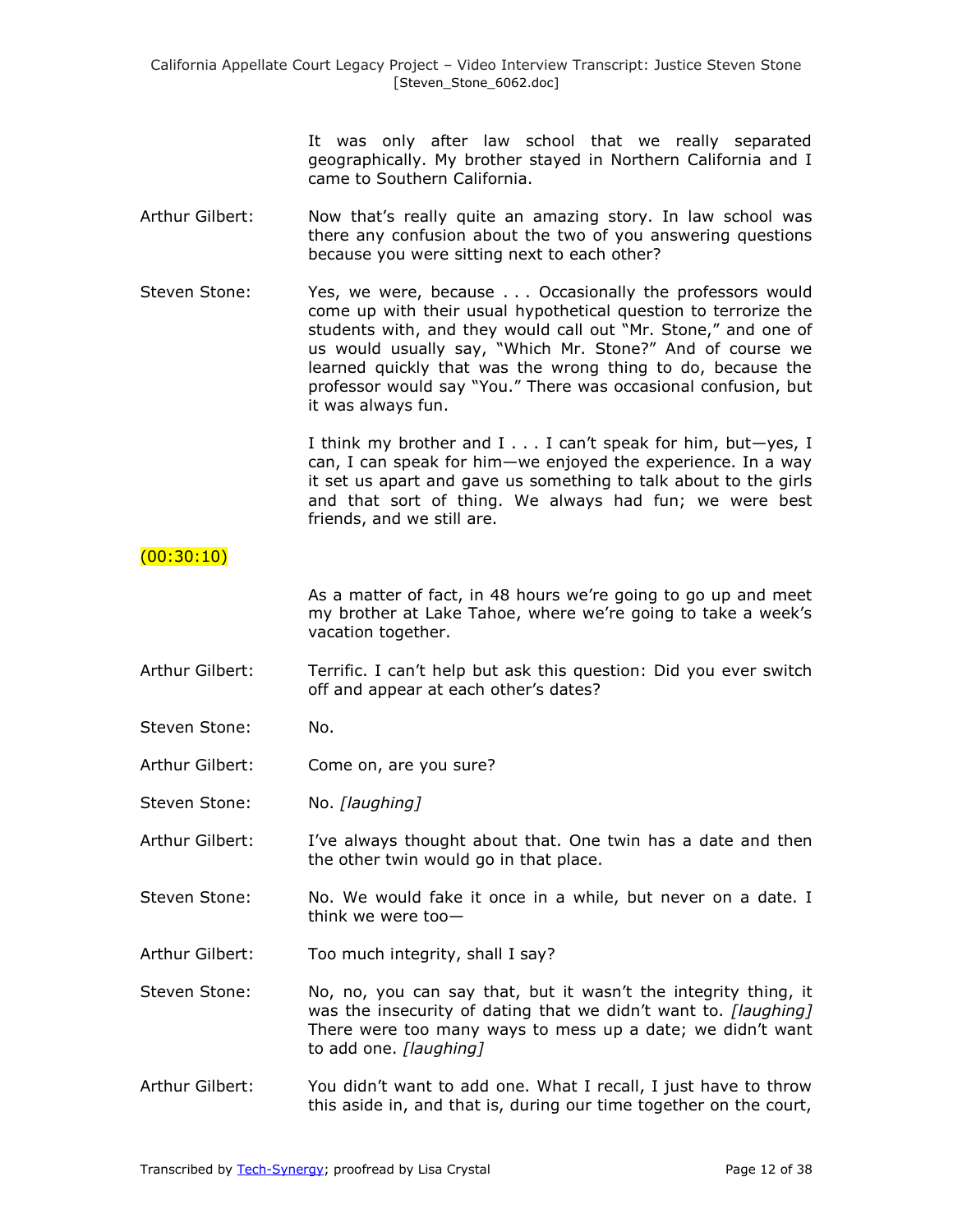all of us, whenever any of us had a medical problem, we would always go to you for advice, so that medical school . . .

- Steven Stone: And you always got what you paid for.
- Arthur Gilbert: . . . . had a lingering effect.
- Steven Stone: Indeed it still does, because I have maintained my interest in medicine. When I was a lawyer I emphasized a medical-legal practice—both in medical malpractice cases, as well as the years went on, I came to represent doctors in their business matters and their family matters.

Then in the trial court I always looked forward to dealing with medical-legal matters as they came through the courts. In the Court of Appeal I always enjoyed medical-legal matters, including the first DNA case, *People v. Axell*; I took great interest in that case, and spent a lot of time doing that.

- Arthur Gilbert: I remember we had a lot to read on that; I was on that panel with you.
- Steven Stone: Yes, you were.
- Arthur Gilbert: And that was the first DNA case in California, a very significant case that you wrote. We had to come up to speed—
- Steven Stone: It was one of the longest. Since it was the first case, I felt that it was important to lay out the scientific background in lay terms to the best that I could so that people reading the opinion could understand what DNA was all about and why it was important, and why its identification process was sound enough so that people could make life and death decisions based on DNA scientific evidence. And it was a challenge, and it was a particular challenge that I welcomed.

The research attorney I worked with on the case came up to speed quickly. She had been married to a doctor, and had some basic knowledge of basic science to give her a start on it. And it was a fascinating experience. I remember taking a week's vacation in Palm Springs and bringing all of the scientific material with me, and sitting poolside poring over DNA studies and transcripts of experts; it's a fascinating case.

- Arthur Gilbert: And trying to bring us up to speed on it, your colleagues up to speed on it.
- Steven Stone: Well, that was the hopeless task. Just kidding, Arthur, just kidding. *[laughing]*
- Arthur Gilbert: So is there anything else in your childhood that you would like to . . . that you think might be significant?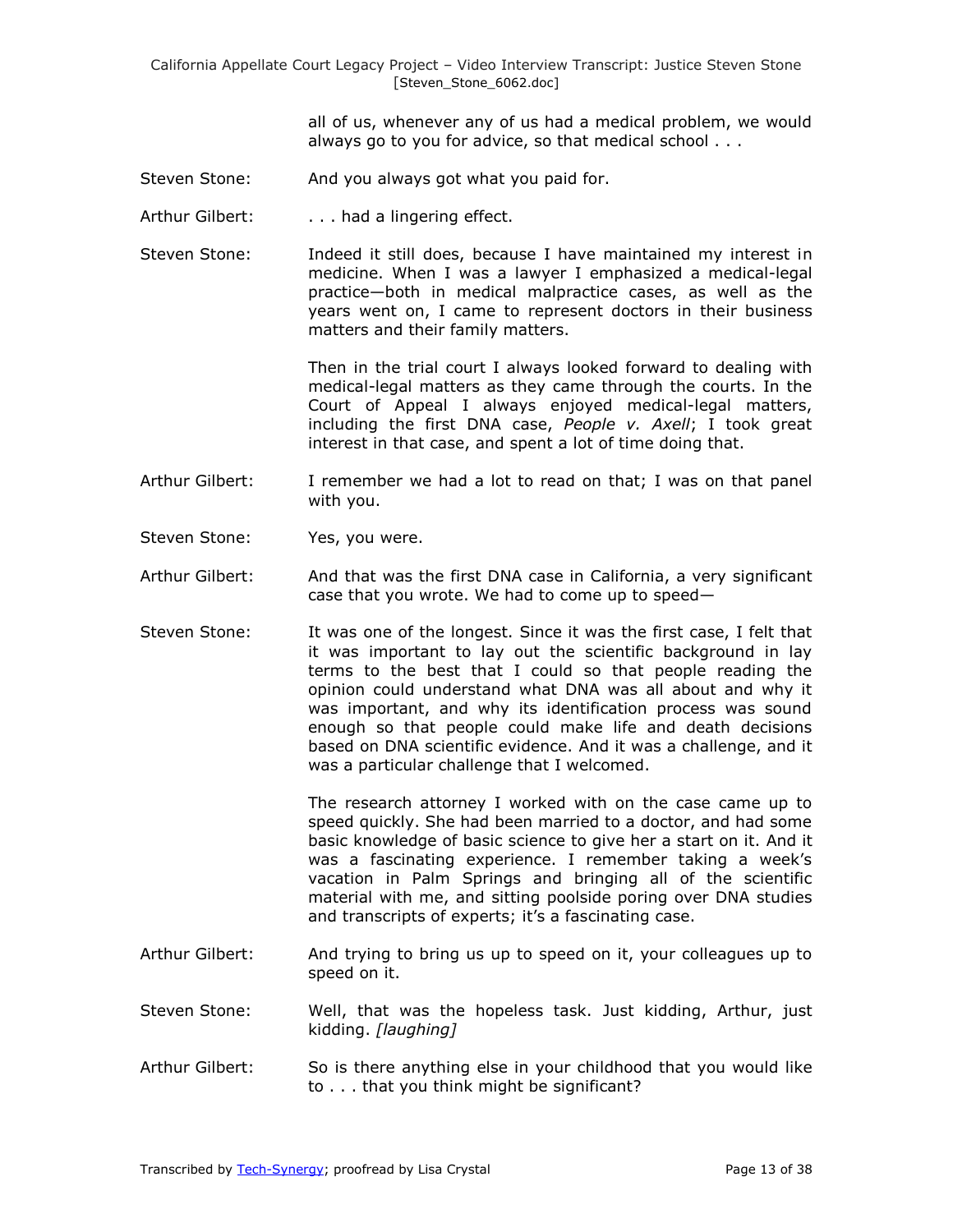Steven Stone: I had what I think was a typical American upbringing, but it was different because we were immigrants. Because of the horror of the Holocaust, it was, as I think I said before, important for my parents that we assimilate, because they saw firsthand what happened, what can happen to people who are different—whether it be by race, religion, culture, or anything else. But being different, there was a penalty in Europe at the time; that penalty was life and death.

> So they tried to minimize our differences and maximize our similarities with that of our culture. It was an interesting life in that respect. We wanted to honor and cherish our Jewish heritage, yet we also wanted to protect ourselves from the dangers of being marked again.

# (00:35:00)

It was certainly much more interesting and difficult for my parents than it was for my brother and I. We were children, what do we know? So it didn't really, I think, impact us except subliminally at the time. It wasn't overt; it was covert, in a way. But it I think launched in me or instilled in me a love of this country that I think native-born Americans don't really have. I think native-born Americans tend to take their freedom for granted, and we never did. It's a marvelous country, and when I look back on my life, only in America.

- Arthur Gilbert: That sensitivity has shown through your work as a judge, certainly.
- Steven J. Stone: It has certainly influenced me. Being a judge in a judicial process is, frankly, more than dispute resolution. There are a number . . . one of many judicial philosophies is that judges and jurors merely resolve disputes. I disagree with that. It goes far, far deeper than that. The judicial system, in my view—in this country, especially—is the last bulwark between the people and a potentially oppressive government. Make no mistake; I'm not a conservative in the conventional sense of keeping government out of our lives. I believe in keeping a separation between government and ourselves in terms of oppression—not necessarily regulation.

I know firsthand what can happen in a country in which the government is all powerful and too powerful, because that was the Holocaust. I think the people are entitled to have a screen between the government and themselves, and that's what the judicial system is. They are unelected; they're accountable, but being unelected, in a sense they don't have to respond to a mob, to what can be an out-of-control majority. They are there with the law and the Constitution, using those as weapons against a potentially oppressive government.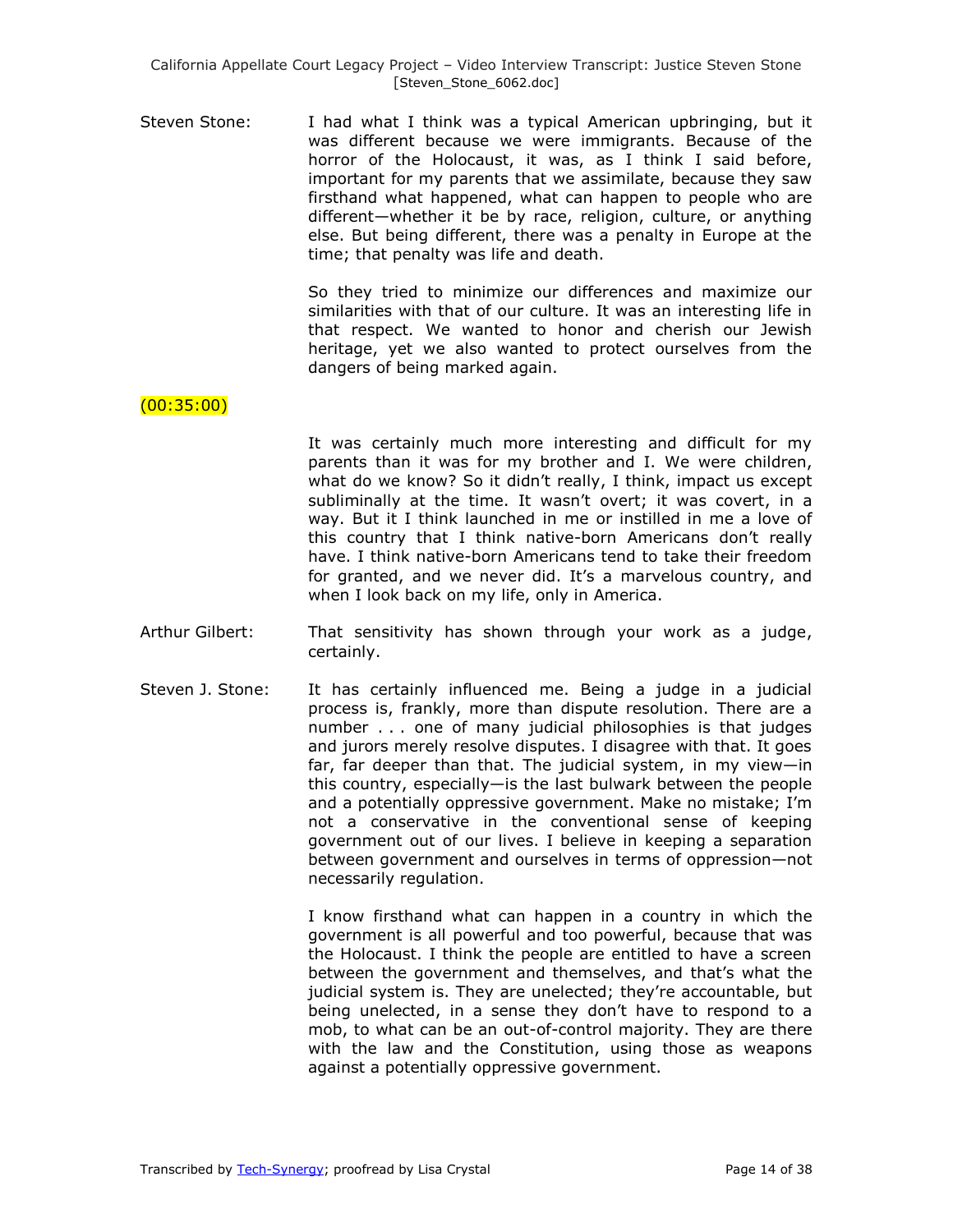I think that's very important. I think we have to keep that in mind. I treasure that and I value that, and I really, really have welcomed the opportunity to be a part of that protection of the people, and I think my experience as an immigrant heightened that.

- Arthur Gilbert: So after you graduated from law school, what happened?
- Steven Stone: And I really did graduate from law school, Arthur.
- Arthur Gilbert: And you actually passed the bar.
- Steven Stone: And I actually passed the bar. I still find that hard to believe.
- Arthur Gilbert: Now, when did you take the bar exam?
- Steven Stone: I took the bar in 1961, and passed and took the oath. I think it was in early January of 1962 that I took the oath in Los Angeles, had the mass swearing-in at the Dorothy Chandler, which had just opened.
- Arthur Gilbert: That's right, my gosh. Now they're talking about renovating it; time goes by, doesn't it?
- Steven Stone: Yes, as I renovate myself, they are renovating the Dorothy Chandler.
- Arthur Gilbert: Wow. So now your roots are in Stockton.
- Steven Stone: Yes.
- Arthur Gilbert: You take the bar . . . why did you take the bar in Los Angeles rather than San Francisco?
- Steven Stone: Well, I took the bar in San Francisco.
- Arthur Gilbert: Oh, I see, you got sworn in in LA.
- Steven Stone: Right, I was sworn in down here, but the bar was in July. I was looking for work, as we all did. I was offered a job in San Francisco, but I was relatively newly married and we decided that we would prefer to be away from a metropolitan area and raise a family in a small community, if we could.

I loved San Francisco, but I had been living there for three years—actually for two years. I commuted the first year from Berkeley, and I was offered a job at a large law firm where I had been clerking while I was in law school. But we thought we would look for something elsewhere.

#### $(00:39:59)$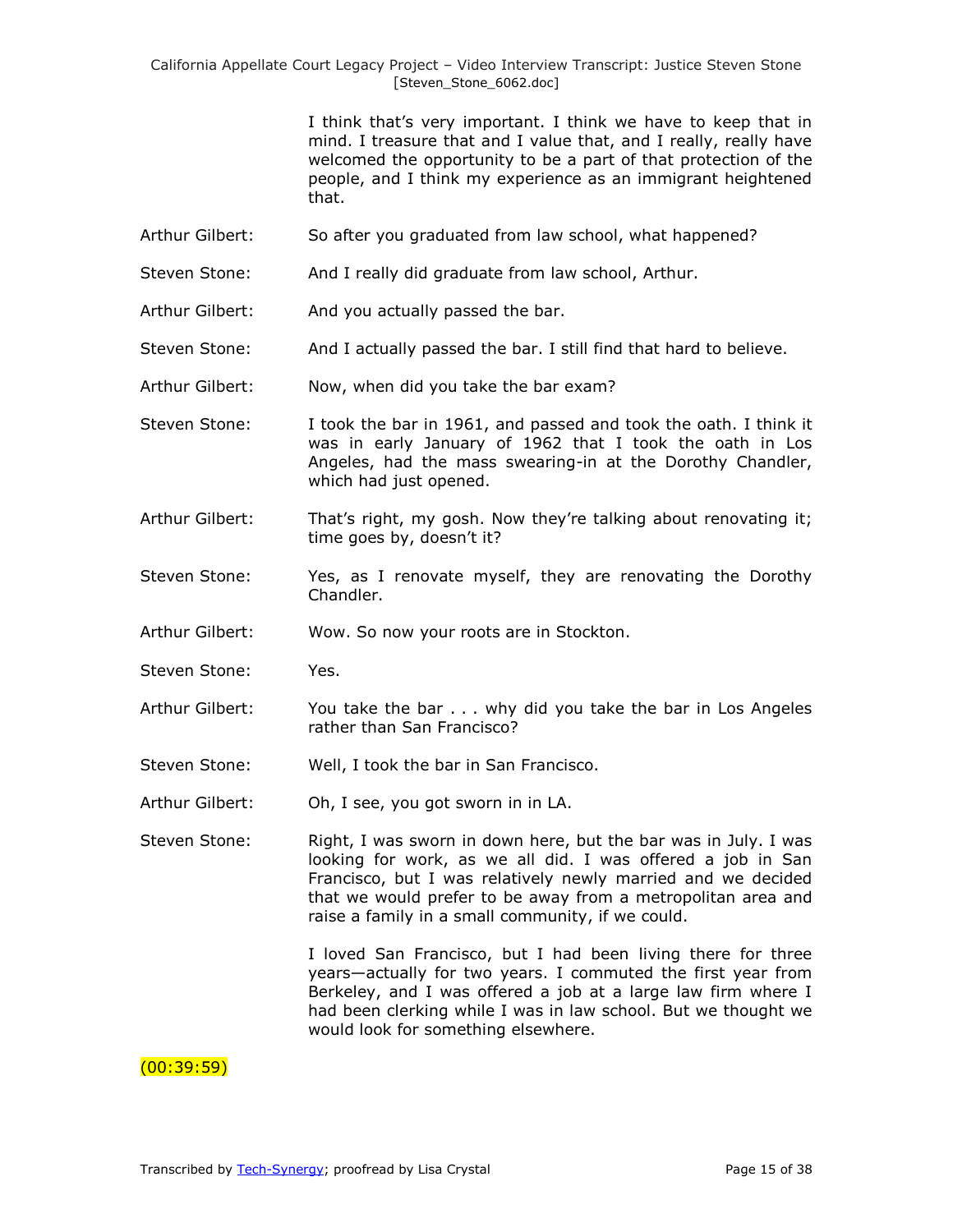I preferred Northern California, but I didn't find a place or a job and wasn't offered a job in a situation that I thought was good.

But after I took the bar, there was a posting at Hastings, the law school I went to, by a lawyer who was looking for an associate in Southern California. I had only been in Southern California once before, so my then-wife and I decided we'd take a trip to Southern California and interview for the job. We thought we had an opportunity for a free dinner, perhaps, and look around Southern California for a couple of weeks and see what it was like.

So we came down, and I interviewed with a lawyer, Ed Beach, in the small community of Santa Paula, which I found to be very attractive at the time. But we didn't look at it seriously; we went back up north to continue the job search as we were waiting for the bar results.

Then I received a call from Ed Beach asking to come back and reinterview, because he was serious about hiring me; and I needed to get serious about it. So I went down and we met again, and he offered me a job, and my wife and I talked about it and we took it. We liked him very much. It was an opportunity. He was a sole practitioner, and it was an opportunity to start a law firm. We liked the town of Santa Paula very much, and thought it would be a good opportunity for us, and a place to settle down.

So we came in September. We came to Santa Paula, with a little trailer behind my Hillman Minx convertible.

- Arthur Gilbert: You know I had a Hillman Minx?
- Steven Stone: You had a Hillman Minx?
- Arthur Gilbert: I cannot believe this.
- Steven Stone: That makes two people in the United States.
- Arthur Gilbert: Maybe we're twins. *[laughing]*
- Steven Stone: *[Laughing]* There were triplets; my mother never told us.
- Arthur Gilbert: Oh, my heavens. How many people have a Hillman Minx?

Steven Stone: I had a 1959 Hillman Minx convertible, and the color was white, called Moonstone, and my brother had a light blue Hillman Minx sedan.

Arthur Gilbert: Oh, my goodness, no wonder there's an affinity.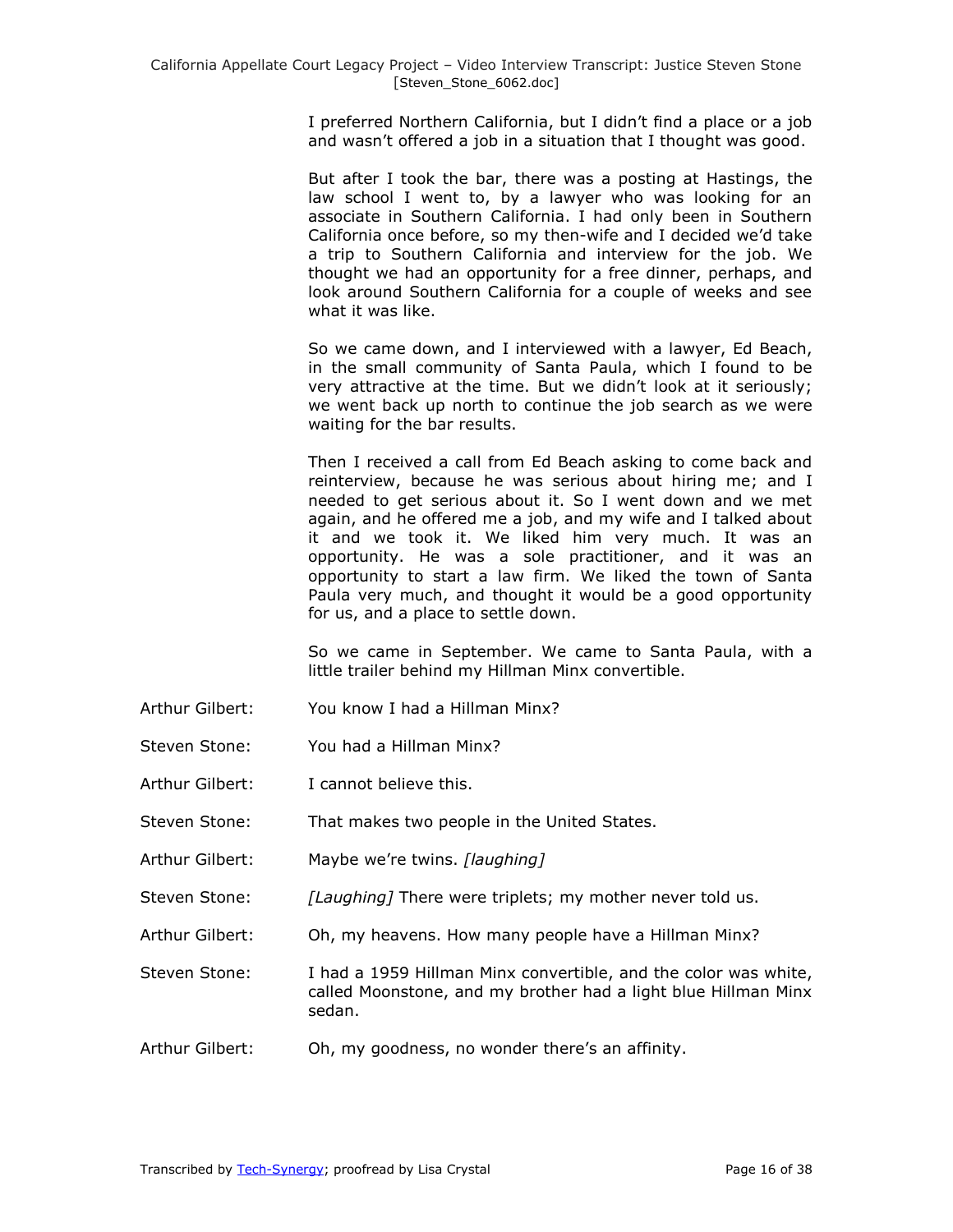- Steven Stone: So anyway, I started practicing law actually in September, three months before I was admitted to the bar, but doing things that you could do as a law clerk.
- Arthur Gilbert: I think the statute of limitations may have run.
- Steven Stone: I certainly hope so, especially for malpractice. *[laughing]*
- Arthur Gilbert: So what kind of practice did you have?
- Steven Stone: It was a general practice. We did absolutely everything. There were four, five lawyers in town, maybe four. It was a town at that time of 12,000 to 14,000 people, and we did wills and estates, we did transactions, we did ranch sales, land sales, business sales.
- Arthur Gilbert: Cattle rustling? *[laughing]*
- Steven Stone: *[Laughing]* We did personal injury work. Ed Beach had developed a reputation as a personal injury lawyer, had sued the railroad very successfully on a number of occasions, and all kinds of . . . did a little workers' comp.

Also, Ed had a practice representing Mexican Americans. Ed spoke Spanish very well, and so we had a significant clientele that was Mexican American. I can't tell you how much I enjoyed that aspect of the practice. The Mexican-American community was a joy to me. They were wonderful people. I didn't speak Spanish and I've never picked it up very well, but it was a wonderful small-town practice in those years. I could walk to work, and did. We had a small office; it was terrific.

We grew over the years. We grew to have five lawyers by the time I went on the bench, and I practiced for, I think it was around 14 years.

- Arthur Gilbert: So you stayed with Ed Beach during that entire time?
- Steven Stone: Stayed with Ed Beach. It became over time . . . it started out with Edwin Beach, and then Beach, Stone & Smith. Then Ed went on the bench in 1969, and it became Stone, Smith & Drescher. Then it became Romney, Stone, Smith & Drescher, and it went on in various permutations and combinations until after I left in 1976, when I was appointed to the superior court.
- Arthur Gilbert: So now you were married, you had a couple of children.

#### (00:44:55)

Steven Stone: Yes, I was married in 1960. We had two children. They were born in 1962 and 1964—a boy and a girl, Brian and Julie. We were divorced in 1971, and I eventually remarried or married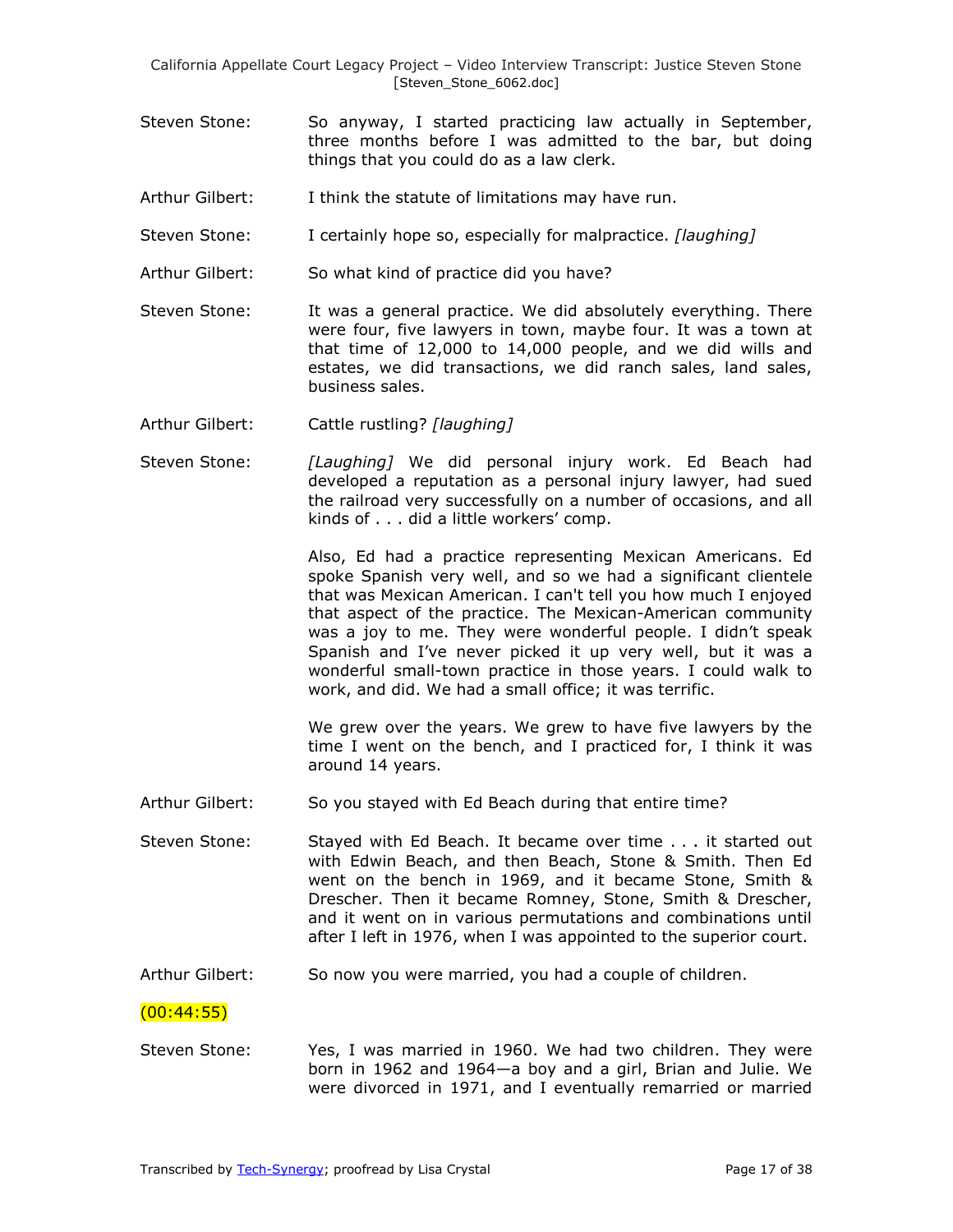> again in 1988 to Kate McLean, and that marriage has been totally and utterly successful.

- Arthur Gilbert: And your ex-wife—
- Steven Stone: And now I have grandchildren.
- Arthur Gilbert: Yes. One of your daughters is in practice as a lawyer?
- Steven Stone: Yes, my daughter Julie is a lawyer in San Francisco, and she has three children, who are in town as we speak. They live up in Oakland, but they're visiting down here now.
- Arthur Gilbert: And your son is quite an interesting—
- Steven Stone: My son is a symphony orchestra conductor, and he is a professor at the University of Delaware. He got his master's and Ph.D. in conducting from the Peabody Conservatory at Johns Hopkins. He is enjoying what I think is a successful career there.

We have three wonderful grandchildren, and I have also a stepgrandchild, who is equally wonderful.

My ex-wife, Katherine Stone, she went to law school after we divorced and became a very successful lawyer, and lives on the beach with her husband now. And we visit each other often; we travel together.

- Arthur Gilbert: In fact, didn't you author some articles with her?
- Steven Stone: Yes, she and I did a couple of articles on matters of mutual interest involving the law. So it has been an interesting, eclectic life.
- Arthur Gilbert: So now, how did you get on the court, how did that happen?
- Steven Stone: Barely. *[laughing]*
- Arthur Gilbert: *[Laughing]* "Barely"—we all can say that. But I mean, did you have any aspirations or thoughts about being a judge?
- Steven Stone: Not really. When I was practicing law in the '60s and early '70s, the general feeling that I had, and the tradition that I had thought, was that people became judges who were the lions of the bar, who came from what I would call silk-stocking law firms that had family connections, political connections, and were politically active in what I thought was generally the more traditional causes—conservative causes, if you will, under today's standards.

I know that, for instance, the ABA, the American Bar Association, was a generally conservative organization in those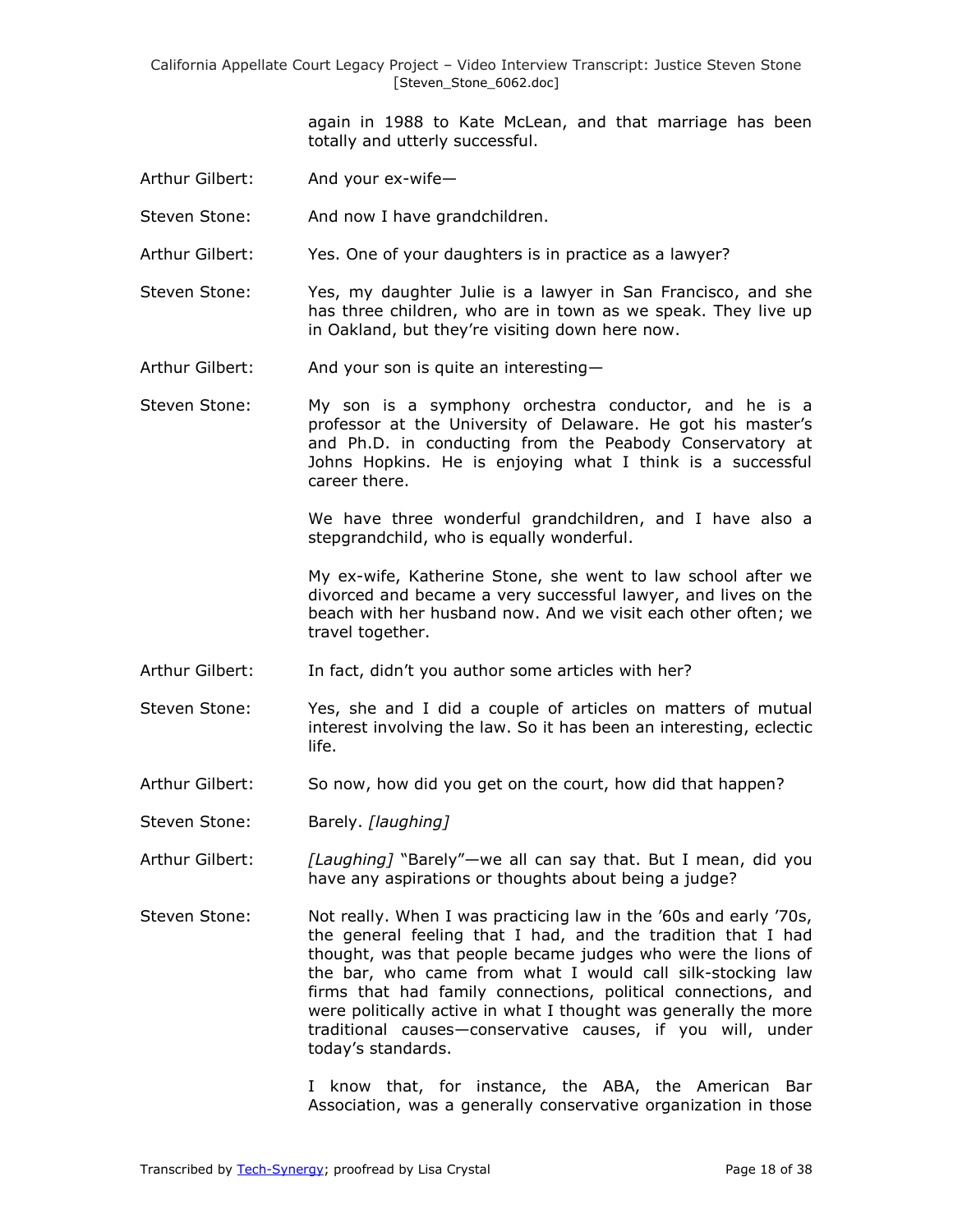years. Now it's considered relatively liberal—if you use those conventional labels, which I don't like but can be useful.

So I had no aspirations to be a judge, because it appeared to me that Jewish immigrants who were practicing lawyers in the small towns, that was not the thing of which judges were made.

However, in 1974 when . . . but I was active in Democratic politics at rather low local levels; not in terms of financial support—I never was a financial supporter of any political causes of any sort—but I was active other than financially. I was on committees, I helped get out the vote. I helped Democrats get elected. I helped Democrats who didn't get elected.

But Jerry Brown became Governor in 1974 . . . And I was a lawyer who represented a local gentleman, Omer Rains, who became a state senator, and I represented him and his campaigns as a lawyer. He had two campaigns for the state Senate; he won both. He had to fend off lawsuits from Republicans who had campaign lawsuits, and I defended Senator Rains in those matters, so I came to know politicians. He would seek out my advice from time to time in legal matters involving the Legislature. I went to Sacramento a few times to meet with him and consult with him. He became chair of the Senate Judiciary Committee.

A new position opened up in Ventura County in 1975, and Senator Rains asked me if I had an interest. I said I would have to think about it, because I'd never thought about being a judge.

# $(00:49:58)$

I thought about it and discussed it with colleagues at the bar, and I decided after six or eight weeks to give it a shot. So I told Senator Rains of my interest, and he conveyed that to the State Bar and to the Governor's Office. And the people who made the decisions in those days I was interviewed . . . We didn't have the Jenny Commission at the time, so I was interviewed by the Board of Governors of the State Bar, and went to San Francisco and did some interviews there.

I solicited support from the Ventura County Bar Association and some of the leaders of the bar and some of the litigators. Eventually I was appointed in 1976, and I took a seat in early September of 1976 on the superior court, and served in that capacity until 1982, when I was appointed to the Court of Appeal. I served in all capacities in the superior court, juvenile court; and I think I met you, Arthur, when you were doing juvenile court work on the Los Angeles Superior Court. We met at seminars and workshops that were held; we met at various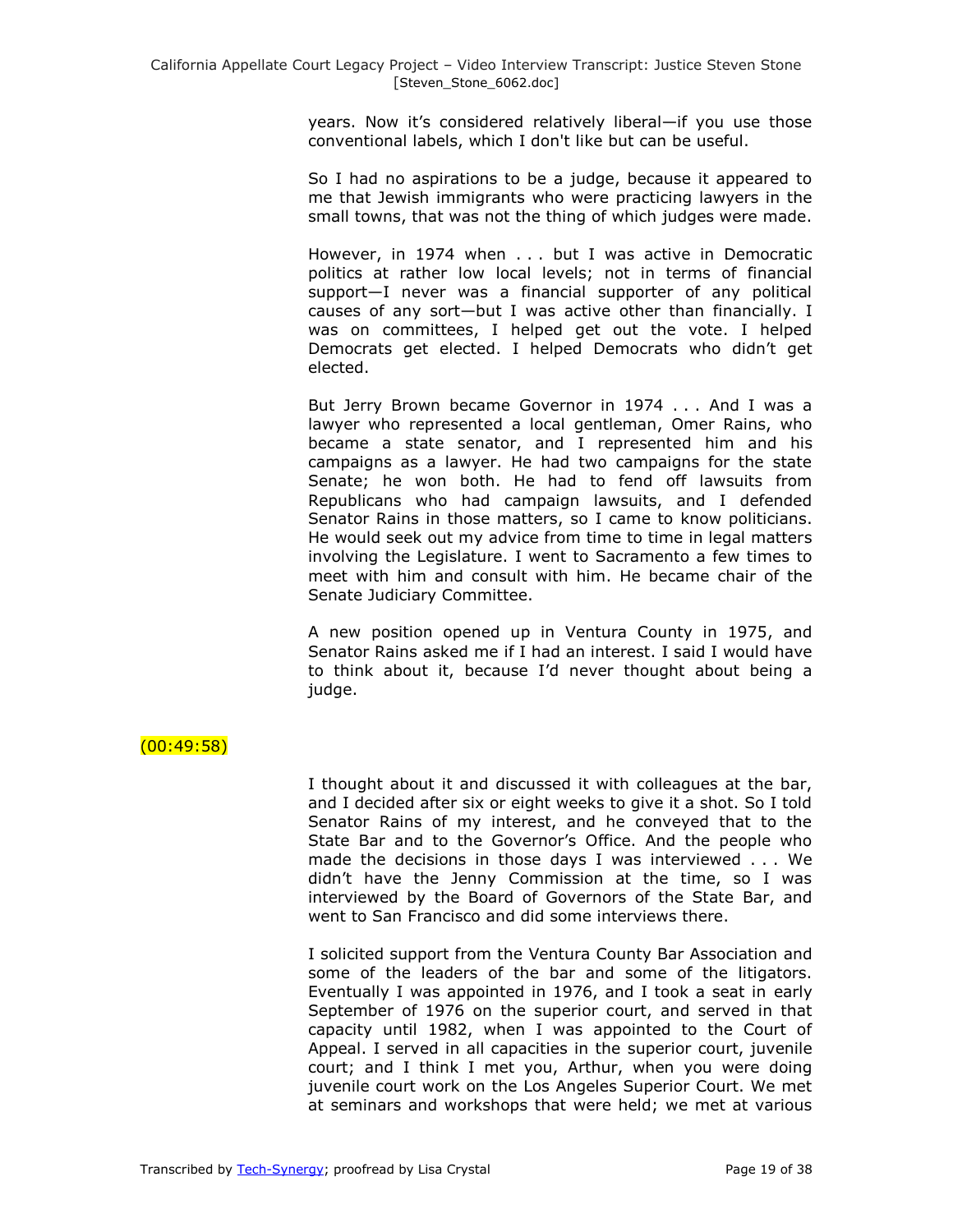workshops. We didn't know each other well until we were both appointed to the Court of Appeal.

- Arthur Gilbert: All right. Now, your brother was also appointed to the superior court.
- Steven Stone: Yes, he was.
- Arthur Gilbert: I just thought, twins, both on the court, how did that happen?
- Steven Stone: Interestingly enough, he took the bench in Santa Clara County six months to the day after I took my seat on the superior court of Ventura County.

Now, he went a different route. He knew politicians and he, too, was active in what we like to call humanistic causes and Democratic politics. He was a friend of Norm Mineta, and remains a good friend of his to this day. Norm Mineta at the time, I believe, was a congressman, and he knew the local politicians. Their names escape me; I know them too, but not very well.

Who was that big fellow, very liberal guy in the Assembly, always had his face on TV? The last I knew of him he was fighting for a law promoting self-esteem.

- Arthur Gilbert: Oh, naturally.
- Steven Stone: A very controversial guy.
- Arthur Gilbert: Yes, yes, I know exactly what you mean, I can see him.
- Steven Stone: A big fellow; a big, burly guy.
- Arthur Gilbert: Yeah, yeah. In fact, *Doonesbury* had so much fun writing . . . isn't that amazing?
- Steven Stone: Right. He was a friend of my brother, along with people you knew: Marc Poché.
- Arthur Gilbert: Yes, that's right.
- Steven Stone: The fellow from Boalt, what was his name—his wife got him in trouble over the years.
- Arthur Gilbert: Halvonik.
- Steven Stone: Yeah, Paul Halvonik.
- Arthur Gilbert: Paul Halvonik.
- Steven Stone: Very smart guy.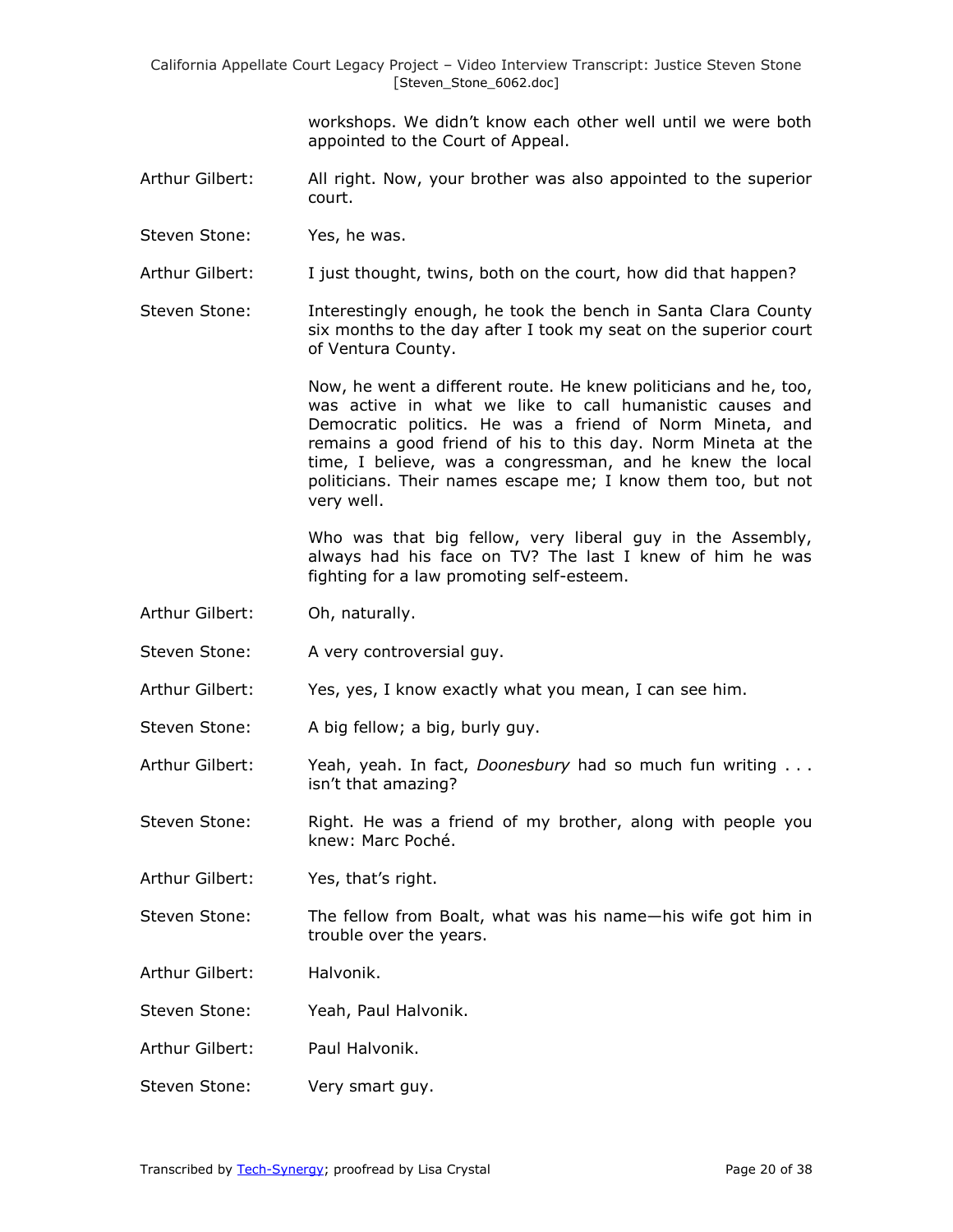- Arthur Gilbert: That's a story. Someone has to do an interview with him.
- Steven Stone: Someone has to interview him.
- Arthur Gilbert: Has to interview him, absolutely.
- Steven Stone: But anyway, my brother knew those folks and knew Rose Bird, so he was . . . I talked to my . . . My brother was thinking of running for Congress. Norm Mineta was trying to persuade him to do that, but he didn't really want to be an elected politician. My brother at the time was the city attorney of San Jose and it was a position of some influence, but I talked to him and he saw how much I was just so much enjoying my work on the bench. So he decided to give that a shot. And he was appointed—there you have it—and I swore him in.
- Arthur Gilbert: Oh, my goodness, how nice. That must have been interesting.
- Steven Stone: Well, it was interesting because we looked much alike at that time. There were a lot of photographers. As I had him raise his hand wearing a robe and I raised my hand ... where we're facing each other. And those photographs were all over the press, and as a matter of fact it was either *People* magazine or *Us* magazine called us up one day and wanted to do a piece on us. And they hired someplace in a warehouse with a bunch of mirrors and they did a daylong—
- Arthur Gilbert: Did they do the Groucho Marx—
- Steven Stone: They did a daylong photo shoot of us.
- Arthur Gilbert: Do you remember that scene in the Groucho Marx movie where he's dressed in—Groucho is dressed in—the nightgown and someone else has a nightgown imitating him and he tries to make all these . . . He's looking in a mirror, but it's not a mirror.
- Steven Stone: That's right, and that's pretty much what they tried to do, but it was never published.
- Arthur Gilbert: It wasn't?

Steven Stone: Somehow it ended up on the cutting-room floor.

Arthur Gilbert: My goodness, it's still not too late. Maybe we can put something together.

Steven Stone: I think the film has probably deteriorated.

(00:54:56)

Arthur Gilbert: Right, okay. So you're on the superior court. Now you've told us a little bit already about the superior court; you've had all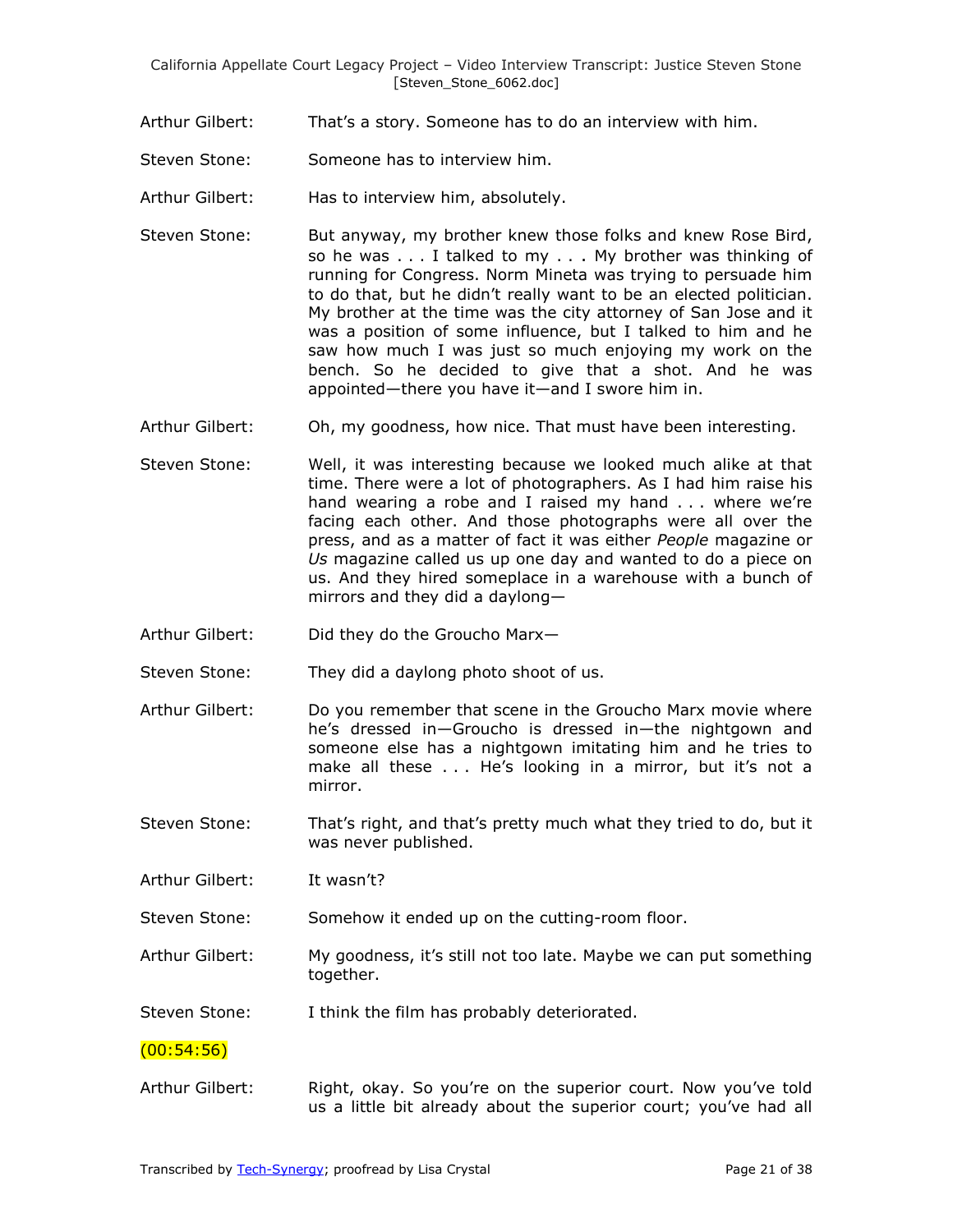these different assignments. And I do recall that you were awarded Trial Judge of the Year by the Ventura lawyers.

- Steven Stone: Yes. I loved my trials. I got that award twice in the six years I was on the bench. As you know, Arthur, judges tend to get honored for this and honored for that, but those were two that I valued because these were the people who tried cases—and after all, the trial, that's what the trial court is all about, trials. We say everybody is entitled to their day in court. That's their day in court, the trial, whether it's criminal or civil; that's what it's all about. And to be honored by the lawyers who represent those people who have their day in court was important to me. It was something that I felt warmed the cockles of my heart.
- Arthur Gilbert: Well, not to embarrass you, but you were really considered one of the premier trial judges in the state; you had that reputation. Everybody loved trying cases in front of you—didn't matter what side they were on—and it was a reputation that you kept throughout your judicial career.
- Steven Stone: Well, interestingly, you and I share some . . . we shared some viewpoints—I like to call them attributes. And one of the attributes I think you and I share and that I'm proud of and I think you should be too is our sense of humor. I think you and I, Arthur, are aware . . . we have a sense of the absurdity of some things that happen in life. I think our ability to see the ironic side of that and, if I might, the humorous side of that . . . And I think it comes from similar heritages, from families that have struggled over generations to see those . . . And to understand that gives us, I think, a better understanding of the human condition and makes us better able to deal with it in a neutral way, to see that justice was done. I think the use of humor, which you have written about and very eloquently, I think we share that. And I think the gentle use of that you and I both have done, both in the trial courts as well as the Court of Appeal; I think has served our constituency well and perhaps served us well—certainly in our personal lives and our personal attitudes.
- Arthur Gilbert: What I've noticed too about you is it was never at the expense of a litigant or anyone, so it defused the tension in the courtroom. And it's something that I think has been sort of inherent in this division. I think people really enjoyed arguing in front of you and presenting a case no matter how difficult it was, because with you it was not a reign of terror, but it was an open, frank discussion about things.
- Steven Stone: Well, I've always thought that both on the trial court and in the Court of Appeal, frankly, it's a team sport, and it's a collaborative effort. On the trial court, I felt that every trial was teamwork and I was just the quarterback; but to be successful the entire team had to work well together. My job was to see that we all worked together well for a common goal. And the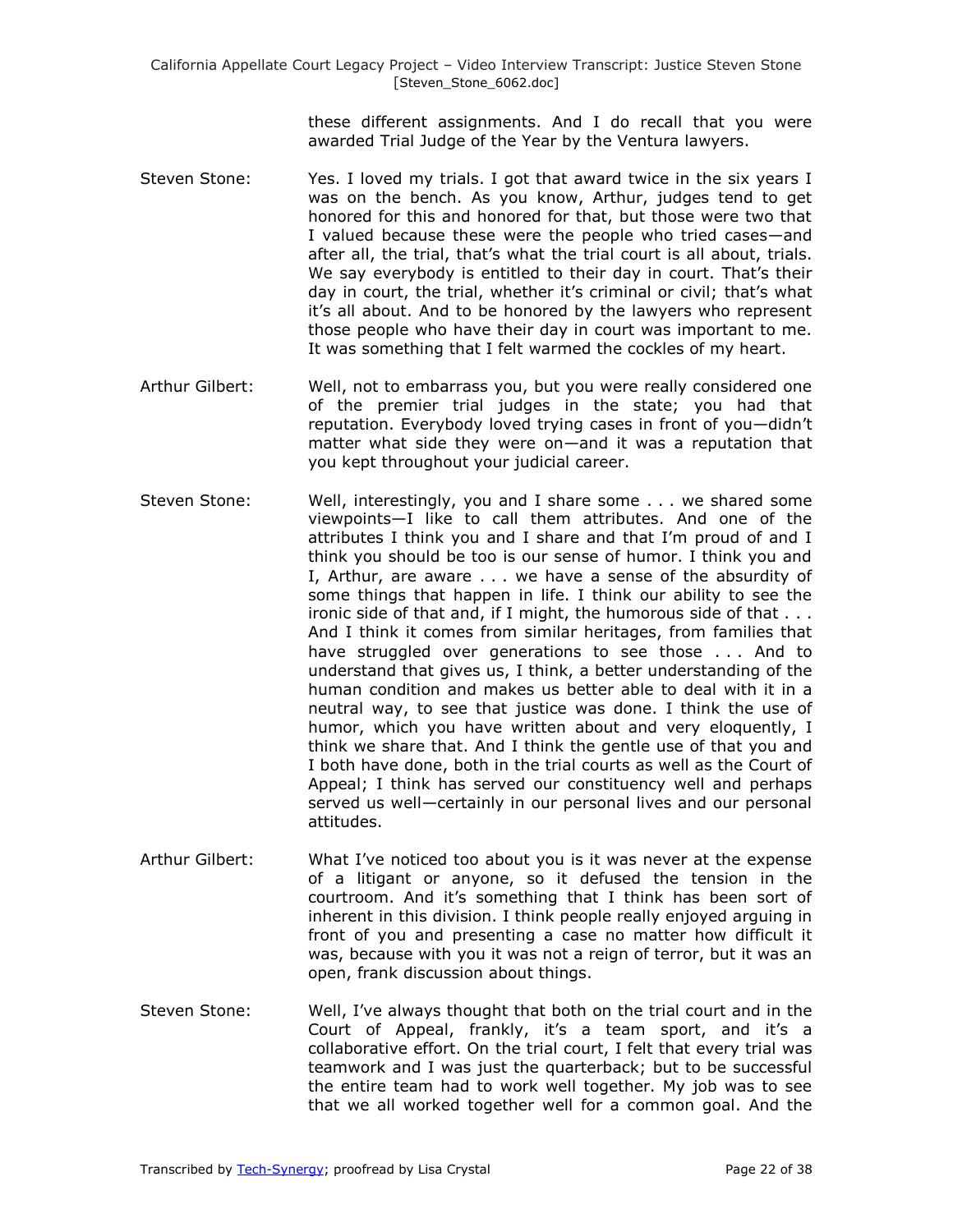same on the Court of Appeal—it's a collegial court, it's designed that way to maximize the best of three justices on every case and to take the best of each of the three of us, no matter who was the author of the case. But it had to. I think the goal was and I hope we had some success at it—that it was the best of the three of us, that the three of us could do. It wasn't any given opinion—it was the product of three people and not the product of one person.

- Arthur Gilbert: Now, when our division was first created I think we got a firsthand example of your love of the trial court, because you sat on the trial court for almost a year.
- Steven Stone: Well, I did.
- Arthur Gilbert: But of course we didn't have a chambers, did we? We didn't have a building.
- Steven Stone: We had no real place to work. We had three small offices in a building across the street from the Ventura County courthouse.
- Arthur Gilbert: But we didn't get to those buildings for a while, did we?
- Steven Stone: No, no. We were the wheels of justice; we operated out of our cars.
- Arthur Gilbert: That's right, for the first year.
- Steven Stone: We had a couple of hearings a month and we would have those hearings wherever we could, whether it was in a courtroom in Santa Barbara or a courtroom in Ventura or San Luis Obispo or the Board of Supervisors chambers—wherever we could hold court, we did.

### (00:59:53)

- Arthur Gilbert: Now I got a chambers down in Los Angeles, and so we maintained some kind of a presence in a court facility while we were looking for a building, and that kind of . . . establishing ourselves.
- Steven Stone: That's true. We were truly orphans for a year or so; I don't remember how long. And then when we finally got office space all we had was some small offices, a library in a clerk's office. And we operated. You're right; I continued to sit on assignment in the trial court.
- Arthur Gilbert: And do your work on the Court of Appeal.
- Steven Stone: And do my work on the Court of Appeal as we went forward. And we really never had a courthouse until we had this location in 1994, which was 12 years after we were invented.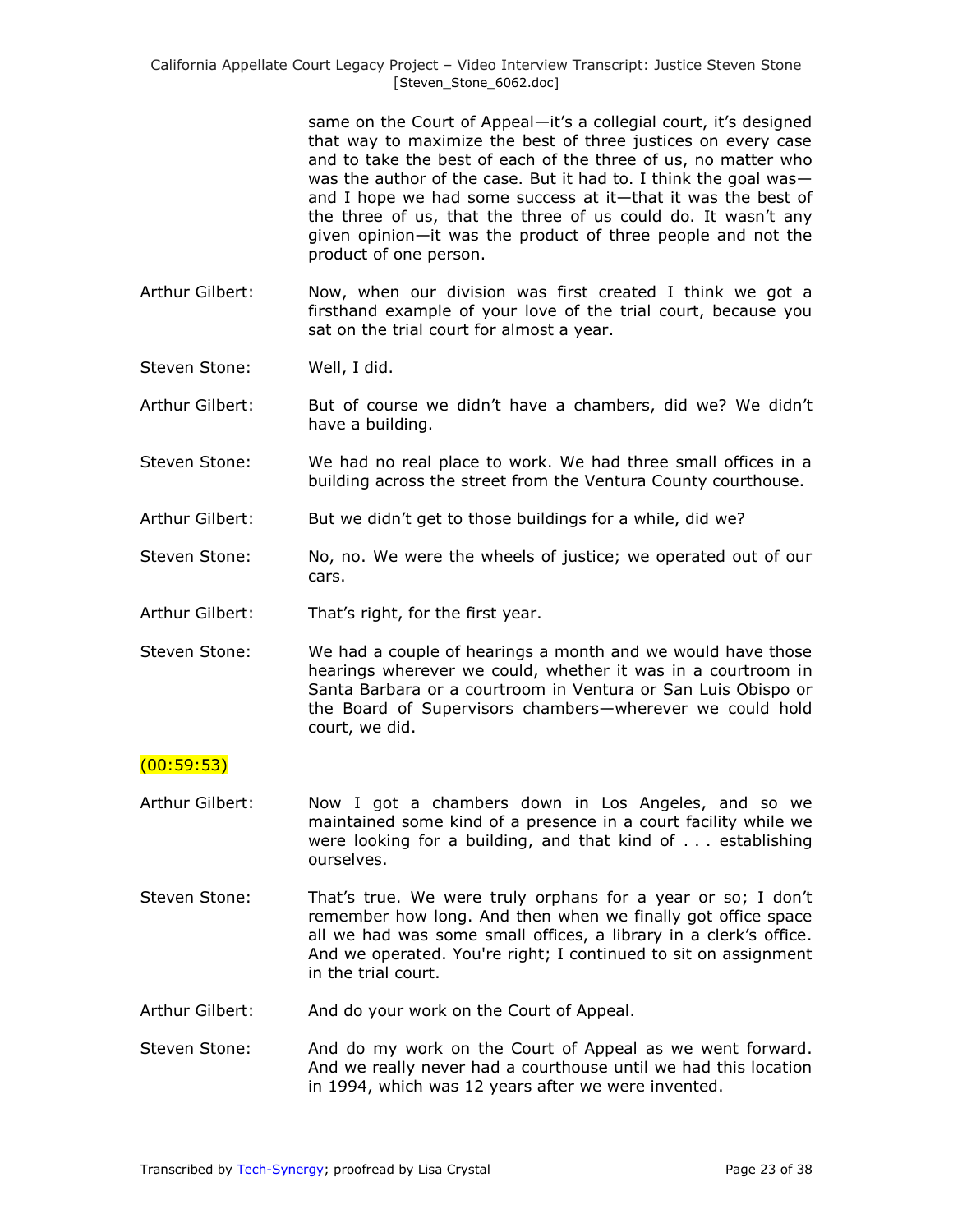- Arthur Gilbert: One thing I do recall—if I can just interject this—when we finally got established as our division in a real building and we had fairly nice chambers, the chambers were comfortable; they were offices, but they were nice. I remember I said something to you about, "Steve it's time to cut the umbilical cord." And you said, "Next week I'm leaving the superior court." I remember that.
- Steven Stone: That was interesting, because I stayed and I was trying cases; and then as we got busier and got into the rhythm as a Court of Appeal, I would go back about three or four times a year for a few days and try a few cases. I did that for a couple of years. And as you might recall, Rose Bird, our then–Chief Justice, felt very strongly—at least my understanding, and we both knew Rose I felt rather well, professionally, anyway. . . . She believed in a classless society. She did not believe in a separation or hierarchies of any sort. That was my take on Rose. She thought about equality in everything.

And in my conversations with her, I indicated to her on a number of occasions that I felt strongly that appellate justices should sit occasionally and do trials so they don't forget, they don't get locked up in their ivory tower and forget how life in the trial court really is. The trial judges should go to the Court of Appeal periodically so that they could understand the work and the mechanics as well as the interplay between appellate courts and trial courts and how they do things.

Rose believed in that, and as a matter of fact she brought municipal court judges over and superior court judges of all stripe to sit on the Supreme Court from time to time, whereas historically only presiding justices of the Courts of Appeal sat on assignment to the Supreme Court.

So I thought I had her full support for sitting on the trial court periodically. But one day she called me up and she said, "Steve, we really need to have a separation between the courts. So I would appreciate it if you wouldn't go back and sit on the trial court."

I just said, "But Rose . . ."

Arthur Gilbert: I didn't know that.

Steven Stone: " . . . I thought we agreed. I thought we had some agreement about these things." And she said, "No, I would rather you didn't." And I said, "Okay."

- Arthur Gilbert: I didn't know that; how interesting. Now, a number of superior court judges sat by assignment with us.
- Steven Stone: Yes.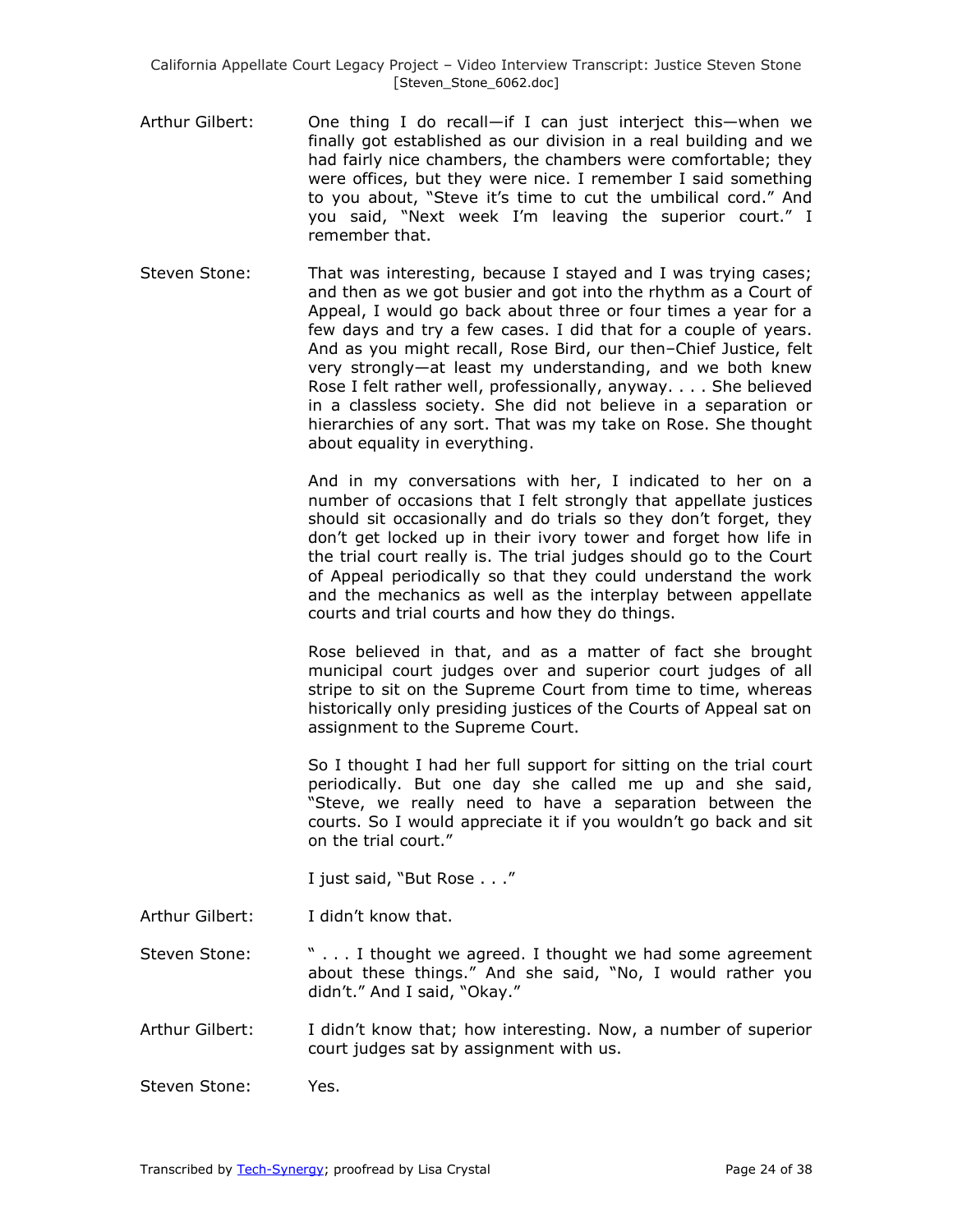Arthur Gilbert: In fact, she had that process.

Steven Stone: She had that and she did that a lot. So I got a mixed signal on that one. Maybe somebody complained, some disgruntled trial litigant—"What's he doing?"

- Arthur Gilbert: So anyway, let's talk about our division a little bit. I do recall this, some of the people smoked in the division, and Richard Abbe and I were strong antismokers. And maybe we'll just talk about this later; we got you to stop smoking.
- Steven Stone: Yes, you did.
- Arthur Gilbert: You were very sensitive about it. And sensitive I don't mean personally, but I mean towards us. When we'd have a conference in your office, you remember what you had? You had a fan, you had a little fan on your desk, and you would blow the smoke away from us so we wouldn't have to be exposed to it.
- Steven Stone: Yeah. I knew I was being objectionable and I wanted to reduce that as much as I could.
- Arthur Gilbert: And we just might mention briefly that I recall the trip you and Richard took to Nicaragua—Richard Abbe, our colleague. Didn't you go to Nicaragua with him?

### $(01:05:04)$

- Steven Stone: I didn't go to Nicaragua. He went to Nicaragua and I went to Nicaragua separately with a mutual friend.
- Arthur Gilbert: Okay. The three of us went to Cuba.
- Steven Stone: The three of us went to Cuba.
- Arthur Gilbert: In 1991, something like that?
- Steven Stone: It was in either 1990 or 1991.
- Arthur Gilbert: 1990 or 1991?

Steven Stone: Right.

- Arthur Gilbert: At a time when it was pretty difficult to get to Cuba. But we got there through the government sanctioned it; it was a study group.
- Steven Stone: There was a loophole in the State Department rules, which permitted us to go to Cuba to take a look at their legal system and their medical system because we went with a bunch of docs.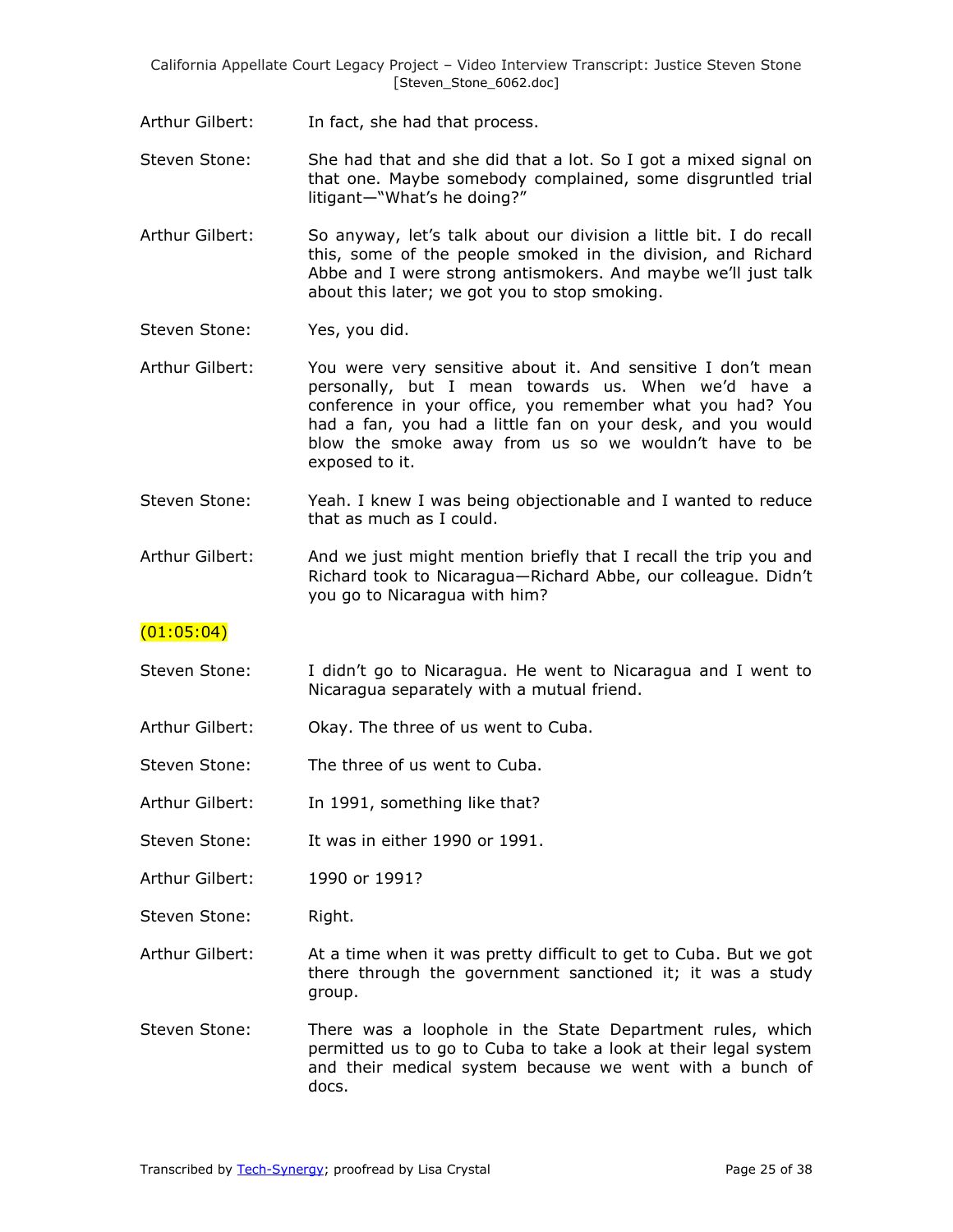- Arthur Gilbert: We went with some doctors, some teachers, and a journalist, and some lawyers.
- Steven Stone: Yes.
- Arthur Gilbert: That was really quite an interesting trip. We had a wonderful time.
- Steven Stone: We had. That trip showed, I think, a small aspect of the bonding the three of us had over the years as what we sometimes call the orphan division of the Court of Appeal because we didn't sit in the same building with the other six divisions.
- Arthur Gilbert: And we're going to keep it that way. *[laughing]*
- Steven Stone: *[Laughing]* We're going to keep it that way. We even made an effort—at least I made an effort, and I think you guys felt the same way—to be our own district. We wanted to separate completely and be our own district. Well, with hindsight that was probably foolishness.
- Arthur Gilbert: Yeah. I was opposed to that.
- Steven Stone: Oh, you were opposed to that.
- Arthur Gilbert: Yes, I still am.
- Steven Stone: So you were the one who torpedoed that.
- Arthur Gilbert: Yes, I hope so, and I hope I succeeded.
- Steven Stone: And wisely so.
- Arthur Gilbert: I think wisely so. So I think we're good to be a part of the Second District. So we had this division and we sort of formed our own kind of atmosphere.
- Steven Stone: Yes.
- Arthur Gilbert: We never dressed up, did we?
- Steven Stone: We never dressed up. We took a walk to the . . . we walked on the beach and we rode our bikes periodically from Santa Barbara to here, or from here to Santa Barbara. You used to stay overnight in Santa Barbara at Richard's house when we had sessions up there, and we did a lot of things together that we enjoyed as friends and not just professional colleagues.
- Arthur Gilbert: We would have oral argument up in Santa Barbara and then we'd get on our bikes and ride down to Ventura.

Steven Stone: Yup.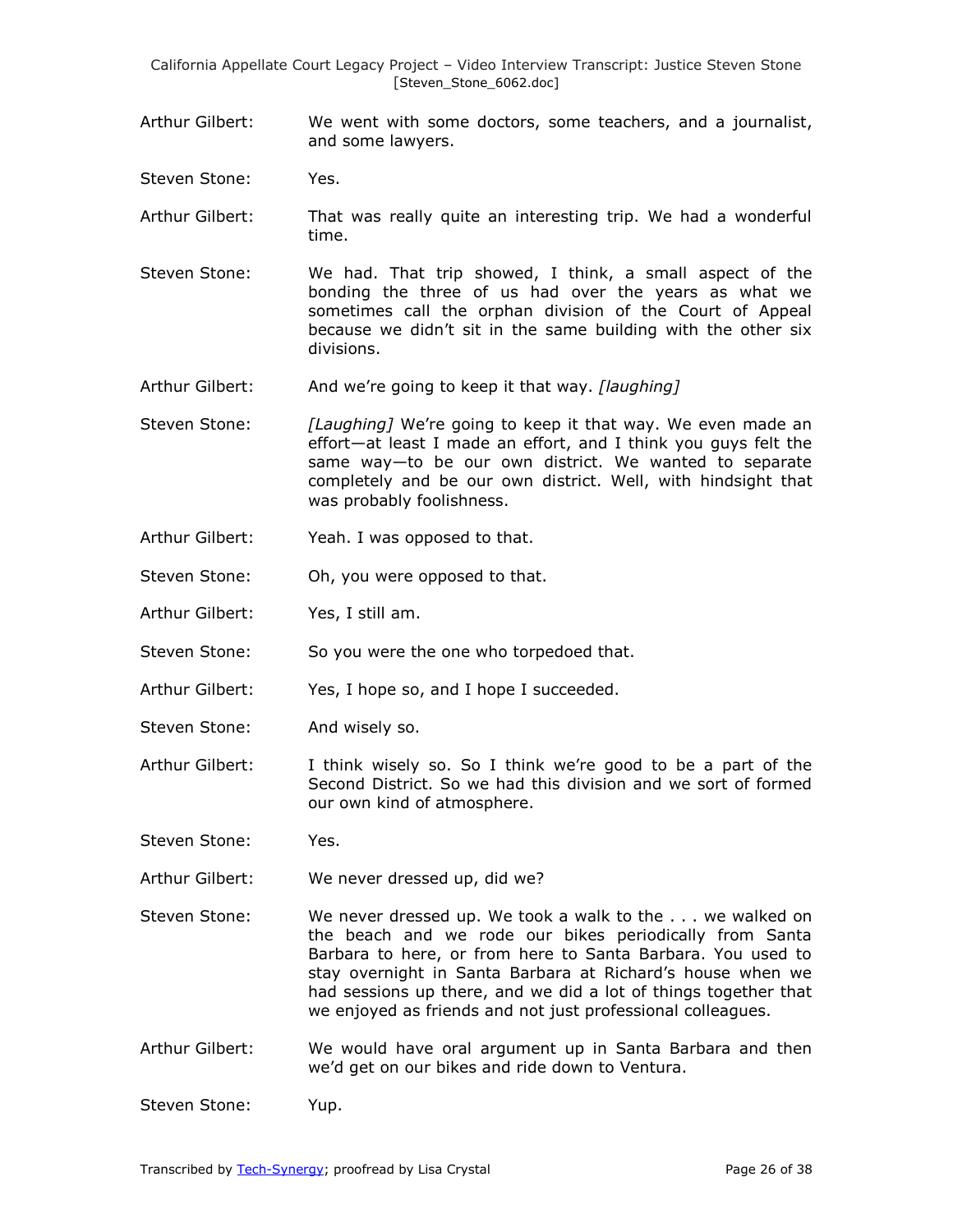- Arthur Gilbert: Now, here's an interesting point where there was some legislation involved. We were initially supposed to be the Santa Barbara Division.
- Steven Stone: They called us that in the legislation.
- Arthur Gilbert: Right. In fact, our chambers were supposed to be in Santa Barbara.
- Steven Stone: Well, there was a division of . . . you say they were supposed to be. Nowhere in the legislation did it say where they were.
- Arthur Gilbert: No, it didn't.
- Steven Stone: It was just called the Santa Barbara Division.
- Arthur Gilbert: Okay. We were looking for housing in Santa Barbara initially.
- Steven Stone: We did, and we didn't find any.
- Arthur Gilbert: Well, we found some, did we not?
- Steven Stone: I think we felt that they were inadequate.
- Arthur Gilbert: Well, also they were . . . the rents were very, very high there.
- Steven Stone: The rents were high and they weren't . . . My recollection is they weren't big enough; they just couldn't . . . it wouldn't last. And I wanted to stay, I preferred to stay, in Ventura in a way, although I love Santa Barbara and I would love to live there. I think as time went on, I think you were a little loath to go to Santa Barbara; you're from the west side of Los Angeles, from the Santa Monica area, the Palisades. You had a whole life there—I mean, a whole life.

I remember having a chat with you and Barbara, and I could see that moving to Santa Barbara put Barbara, your wife's, teeth on edge a little bit. It wasn't something that would . . . but it was a long shlep. I know that Richard Abbe would have liked to have had the court in Santa Barbara, because he moved to Santa Barbara and he loved Santa Barbara—and what's not to love, except for the price?

- Arthur Gilbert: Now, I recall you went to the bar associations and asked them if they really cared where our divisions were and we talked to the presidents of the Santa Barbara bar and the Ventura bar.
- Steven Stone: And the San Luis Obispo bar.
- Arthur Gilbert: And said, "Hey, if we have our offices . . ." And do you recall what their response was?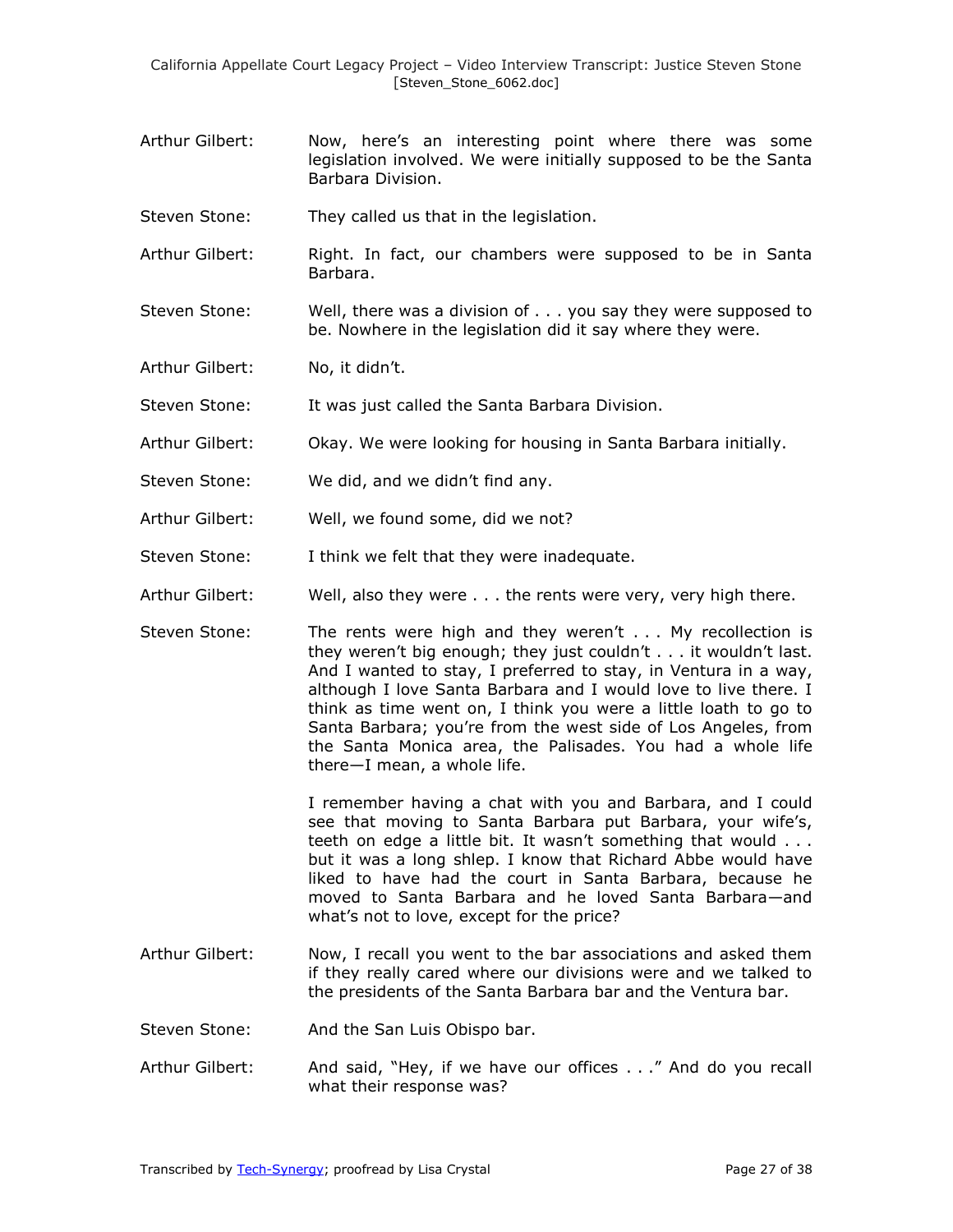Steven Stone: Nobody cared.

Arthur Gilbert: Nobody cared. They said, "Go anywhere you want."

Steven Stone: Absolutely. We looked at the lawyer population of the three counties and interestingly enough, there were just as many lawyers north of Ventura as there were south of Ventura.

## $(01:10:04)$

Arthur Gilbert: In fact, weren't there more lawyers in Ventura?

- Steven Stone: In Ventura and Oxnard. And now it's enormous, the wait is enormous, the South Ventura county—well, Ventura County alone has about 1,500 lawyers, which is way more than what's in Santa Barbara and San Luis. It's just the nature of the growth pattern of Southern California. And you know probably better than I, in the last eight or nine years what the weight of caseload is, in terms of the three counties. I don't know the answer to that; I don't know whether it's maintained that or not.
- Arthur Gilbert: We asked the legislators and they didn't care where we are.
- Steven Stone: No, nobody cared.
- Arthur Gilbert: We were able to save the state a million dollars in rent over a 10-year period by . . .
- Steven Stone:  $\ldots$  by building a place here. I continue to believe that  $\ldots$ well, I think this courthouse, the courthouse where this interview is taking place, has been a major contributor to a piece of California—that is, Ventura on the coast—to maintain the value, if I can put it that way, of a way of life in California that's rapidly disappearing and I think but for this courthouse would not have the kind of life that it does now. And just on a personal basis, our ability here in working in this courthouse to walk down to the beach, to mingle with the people on Main Street here in town, there's something, there's a little left of *To Kill a Mockingbird*—ambiance if you will—that is so missing and disappearing. And I regret that; I sound like an old guy, I suppose, but it has some value that I think this division has kept and continues to keep under your leadership.
- Arthur Gilbert: Now, you were instrumental in bringing this whole thing about and getting this building. You worked very hard for this.
- Steven Stone: We worked hard for it because we wanted it, and we wanted it badly. We thought it was important for the work of the court and important for the community. Every courthouse is a major part of a community. If you look back over history, it's that town square where there were town meetings, where decisions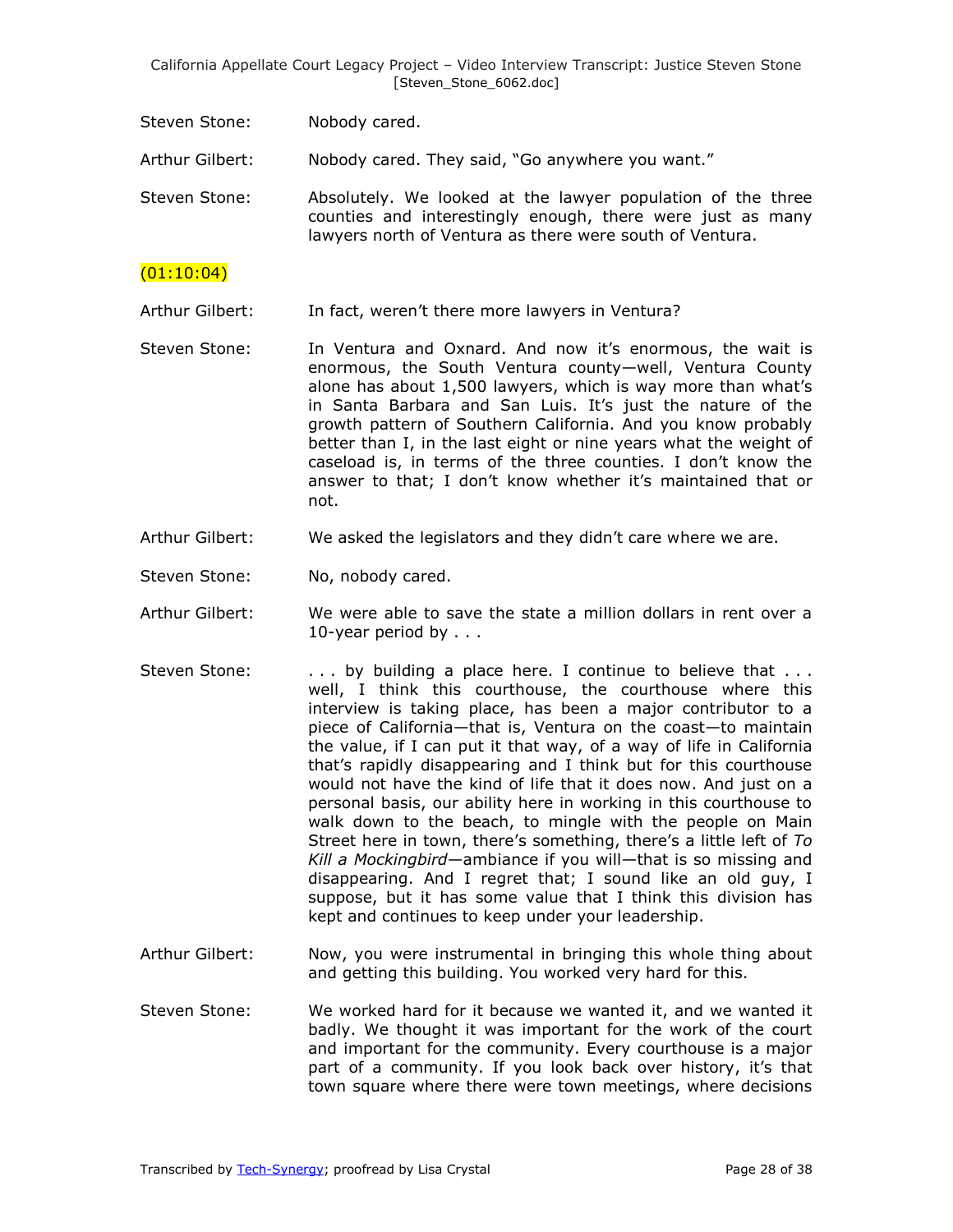were made that involved the citizens; and this courthouse, I believe, plays no small part in that in our area.

- Arthur Gilbert: We used to have our oral argument only in Santa Barbara, and we were called initially the Santa Barbara Division.
- Steven Stone: Exactly.
- Arthur Gilbert: Do you recall why we could only have our oral arguments in Santa Barbara?
- Steven Stone: Because we felt we ought to, simply because we were the Santa Barbara Division. Maybe there was more to it.
- Arthur Gilbert: Oh, no, that's right; but there was another factor. And that was, as I recall . . . and you brought about a change here that I just happened to recall during this interview. And that is, we were required to hold at least four hearings a year in Santa Barbara, according to the statute, because we were called the Santa Barbara Division, and there was a statute that required . . .
- Steven Stone: There was an interpretation.
- Arthur Gilbert: . . . . that we have to meet at least four times a year in Santa Barbara. Now, when we didn't have a courtroom, hey, we didn't care; and then when we established this courthouse, you got some legislation changed.
- Steven Stone: Yeah. I think there was more to that. I think a Court of Appeal had to meet at least four times a year. We met in Los Angeles once a year because there was some concern.
- Arthur Gilbert: Now we could do that, but I think we had to meet in Santa Barbara.
- Steven Stone: Four times a year.
- Arthur Gilbert: Four times a year. And you had the legislation changed. You called the legislators and they said . . . and a statute was changed to allow us to have hearings in any of—regular hearings—in Ventura or any of the three tri-counties.
- Steven Stone: Any location in the tri-counties.
- Arthur Gilbert: Yeah.
- Steven Stone: We could do that. And we did feel that it was important that we conduct court, we hold our court, out in other areas of our constituency. We had a lot of fun doing it, and I know that you continue to have not just a lot of fun, but a lot of good, professional collegiality with the members of the bar in what other people might think are the outlying areas. Other Courts of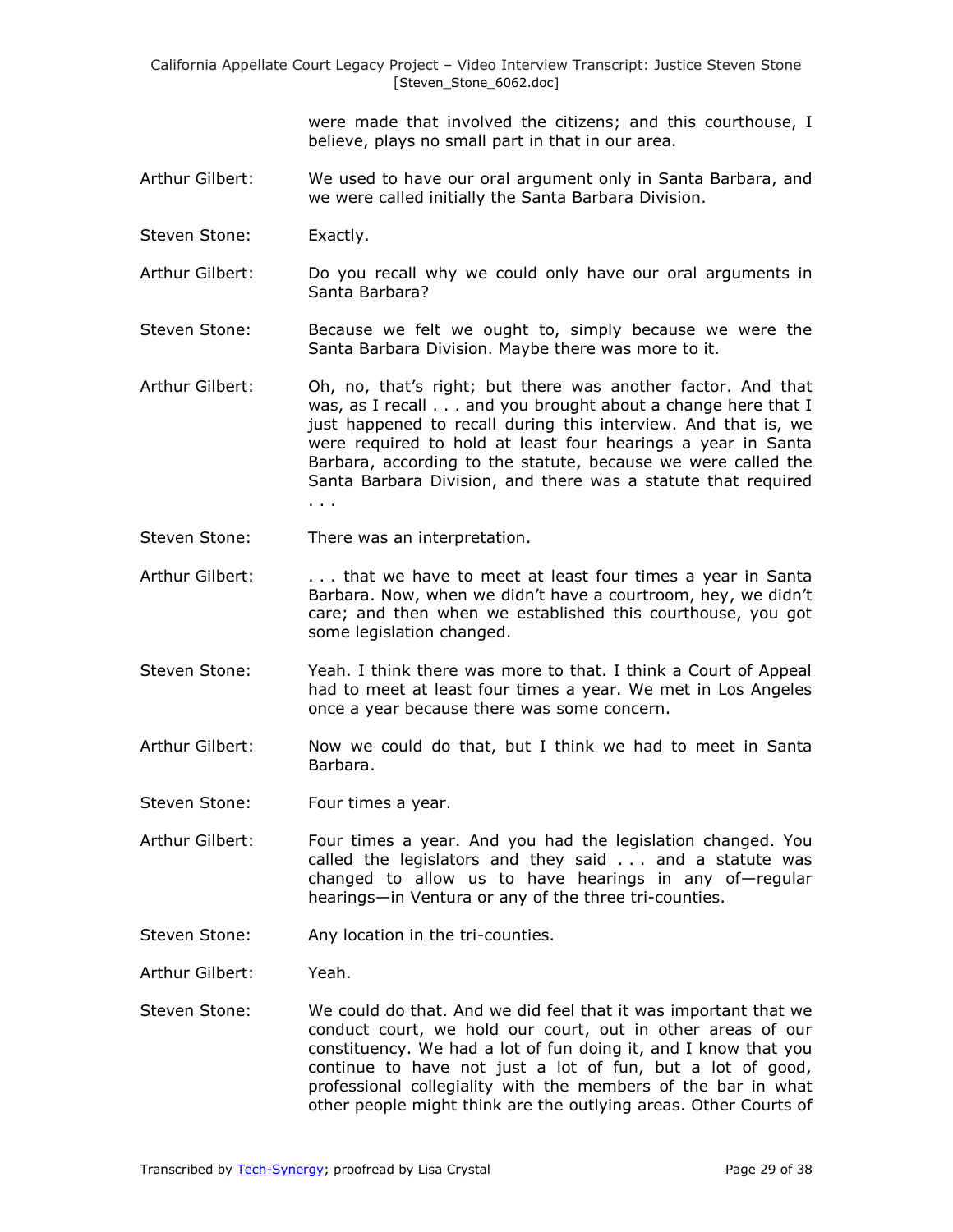> Appeal are doing that now, I understand. They go to remote locations from time to time. And of course the Supreme Court has always done that with their meetings in Los Angeles, Sacramento, and San Diego.

Arthur Gilbert: We are encouraged to do that by the Chief Justice Ron George, to have outreach to make the court as visible as possible.

## $(01:15:12)$

- Steven Stone: As a matter of fact, I think you made arrangements, Arthur, to have the Supreme Court sit in this very courthouse.
- Arthur Gilbert: Yes, that's right. I remember the Chief Justice calling, and he called me and he says, "I have some good news and bad news." And I said, "What's the good news?" He said, "The good news is we're going to hold our hearings in Ventura for your new courthouse." And we said, "Gee, that's wonderful."

"And the bad news," he says—"three of your cases are on the calendar.‖ *[laughing]*

- Steven Stone: That's interesting.
- Arthur Gilbert: It was true. *[laughing]*
- Steven Stone: So of those three, Arthur, how many were affirmed and how many were reversed?
- Arthur Gilbert: I think I recall one was reversed seven-zip; I forgot about the other two.
- Steven Stone: Well, I have a recollection that the first case that this division had in the California Supreme Court was reversed seven-zip.
- Arthur Gilbert: That's right.
- Steven Stone: It was a criminal case.
- Arthur Gilbert: It was a criminal case and it was my case. It was a very liberal Supreme Court case—I mean, a liberal Supreme Court. And the case had a more conservative and, if you will, holding, that we all agreed upon. And then a subsequent Supreme Court changed that decision and came back to our original idea.
- Steven Stone: Everything that goes around. The last case I had as a justice on the Court of Appeal that went to the Supreme Court was reversed seven-zip. It was a case where we held that in a construction defect case if it's bad enough you can get emotional damages.
- Arthur Gilbert: Oh, yes; oh, yes.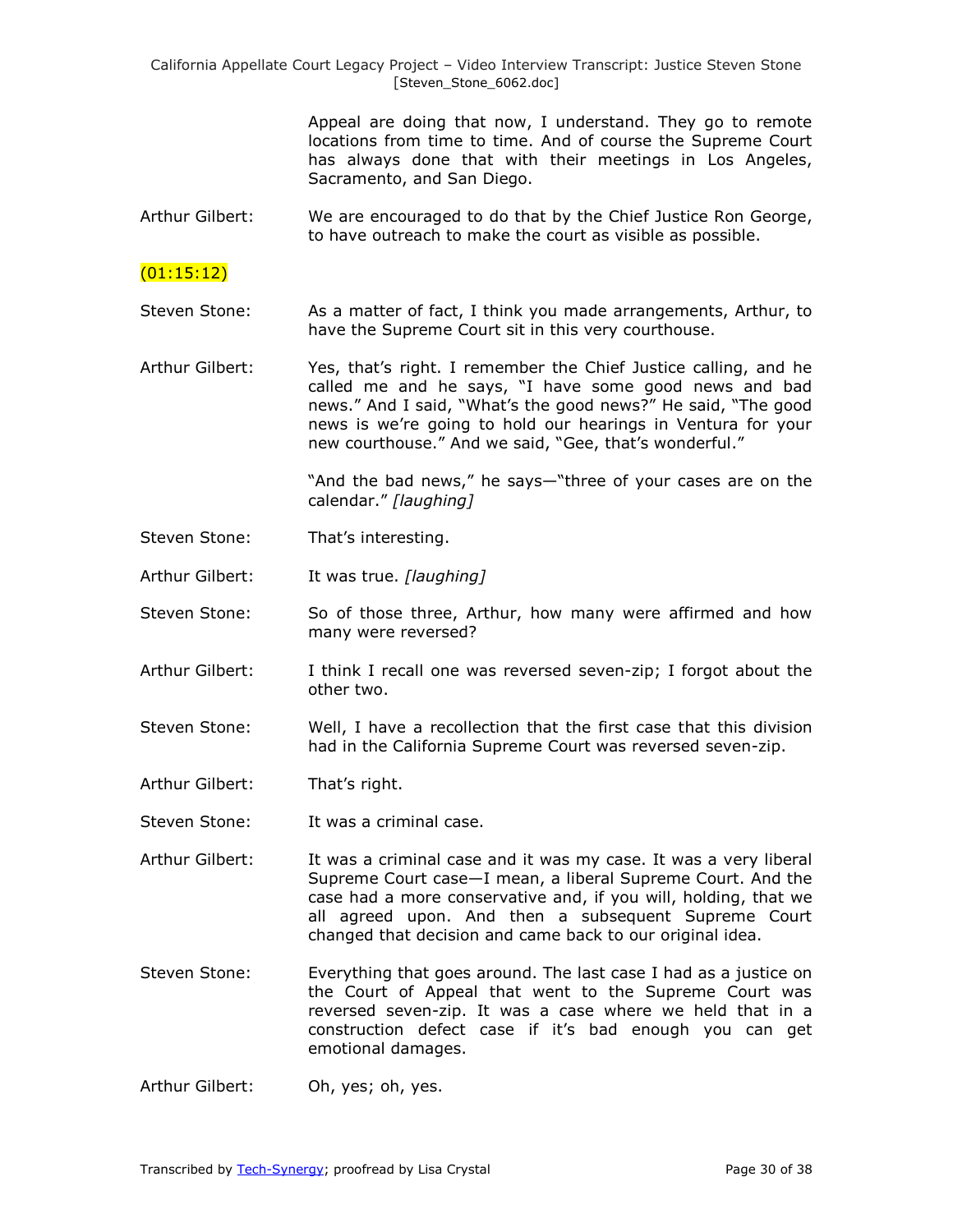Steven Stone: We got killed on that. *[laughing]*

Arthur Gilbert: I knew I shouldn't have listened to you on that case.

- Steven Stone: That was the last case I had in the Supreme Court.
- Arthur Gilbert: Yeah, that was your parting shot. Now, you mentioned the DNA case that you authored, and I know you've done some very significant cases. Anything else that stand out in your mind that you—
- Steven Stone: Well there were a couple of cases that I think were important and that you played a major role in. Because at the time, I did the first drafts on those two cases. I was uncertain as to what to do and you, Arthur, helped me come to what ultimately was and now obvious the correct decision. One of them was a case called *Collier vs. Menzel*, in which some homeless folks who gathered at the large Moreton Bay Fig tree in Santa Barbara wanted to vote and the county clerk said, "You cannot vote because you don't have a permanent street address." In other words, you needed to have a place with four walls and a ceiling on it in order to be a voter.

In the first draft of the case, which was assigned to me, I went the other way, and I was very uncomfortable with it. And you came in and said, "You can't do this, Steve." I said, "You're right, Arthur, I can't do this." We rewrote it the other way so that anybody could vote who could identify a place where they could be found to provide the voting materials, and that's all you need to vote. I think it's important; I think it's an important principle. And you were a big help to me in that case, and you should be proud of that.

- Arthur Gilbert: Well, thank you. I have to just tell you, this case that you mentioned, just recently a lawyer called me and that case was prominent in a major decision about voting in one of the local cities in L.A. County. So I thought you'd like to know that your legacy lives, on because this case . . . All our opinions are collaborative efforts, and we all realize that; but this was a really wonderful decision that you wrote. I mean, we talked about it, but you crafted it, got it together; and so it still has an important effect on California law. So what's the other?
- Steven Stone: Another one was *People v. Boulas*.

Arthur Gilbert: Oh, yes. I remember that one. *[laughing]*

Steven Stone: Yeah, that was a case in which members of the district attorney's office in Santa Barbara as well as members of the sheriff's office in Santa Barbara were dealing with some narcotics cases. And they had arrested a person by the name of Boulas—and in an effort to get him to roll over on his suppliers and the people who dealt the dope to him, tried to persuade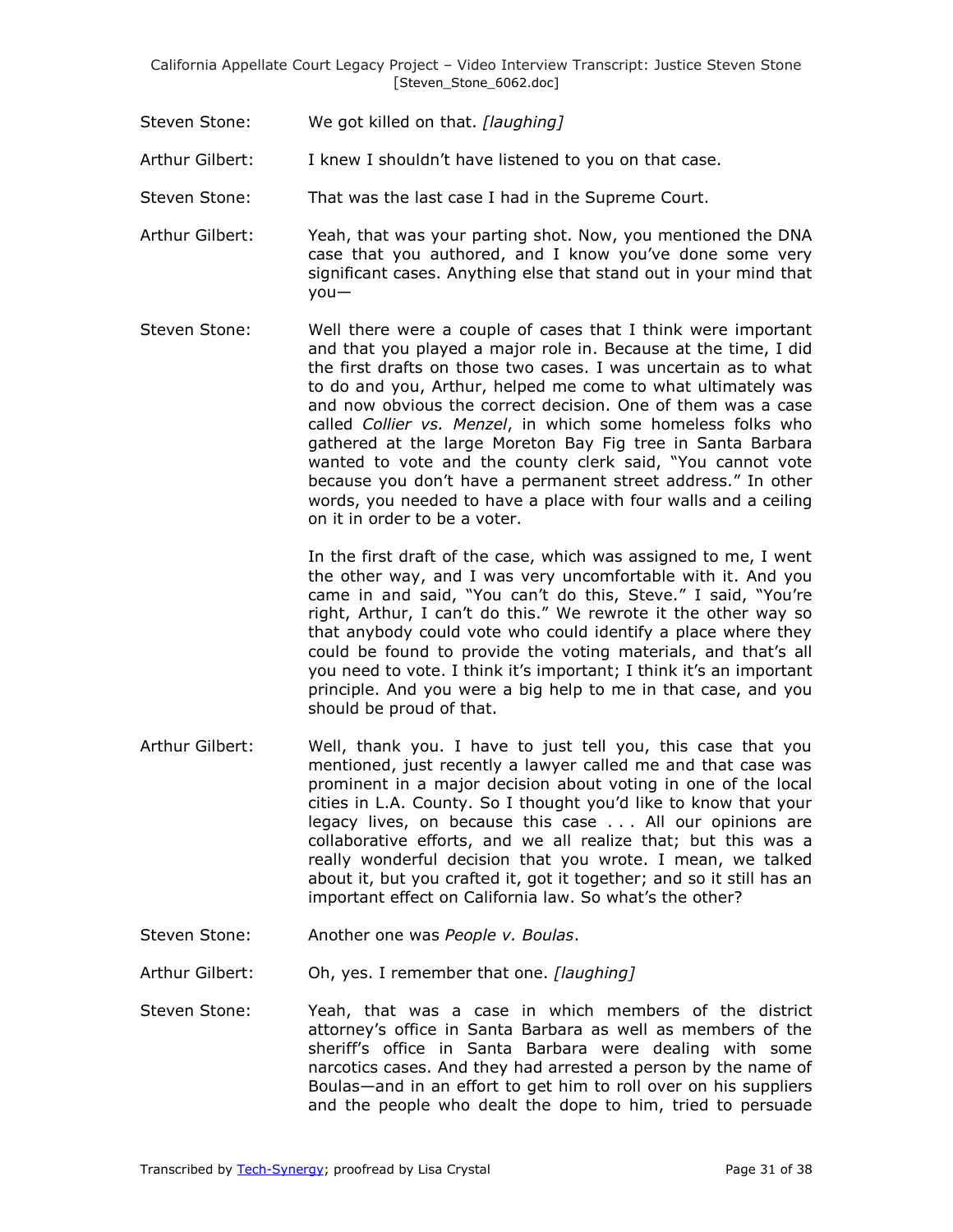him out of the presence of his lawyer that his lawyer was also a doper and was involved in the business and that Boulas should roll over on the lawyer as well some other people.

### $(01:20:08)$

Now, this was done out of the presence of his lawyer, and we held that that was a huge no-no. And the district attorney's office . . . or let me put it this way, the government can't get away with that kind of an intrusion on a person's right to counsel. What should we do about it? And that was the debate. And we were going to do something about it, but the debate was how far to go with it. We felt that the intrusion was so significant and the lesson had to be so carefully learned that we dismissed the case.

- Arthur Gilbert: Before it got to trial.
- Steven Stone: Before it got to trial. It was a person who had confessed in this process to law enforcement that he was a doper, or guilty of something. But we dismissed it and turned him loose because we felt it was such an intrusion by the government that in these very unusual cases—which come up very rarely—that the only appropriate sanction was to dismiss the case.
- Arthur Gilbert: Richard Abbe dissented in that case.
- Steven Stone: I don't remember his dissent.
- Arthur Gilbert: Yes, he did; I remember quite dis—. I remember his dissent.
- Steven Stone: I haven't read it in a while.
- Arthur Gilbert: We'll talk about that later. *[laughing]*
- Steven Stone: All right.

Arthur Gilbert: Now, he did dissent very strongly, and this case . . . I don't know what happened, but the Supreme Court never touched it, because we thought that—

Steven Stone: Well I think for two reasons: number one, it was correct; and number two, they didn't want to take the media and political flak that would have happened if they said it. And they let it be, the law; and as far as I know it's still the law.

Arthur Gilbert: Oh, yeah.

- Steven Stone: And it's good law.
- Arthur Gilbert: Yes. So now what about your . . . you mentioned a little bit about your judicial philosophy and you talked about being open and warm to litigants. We talked about that a little and also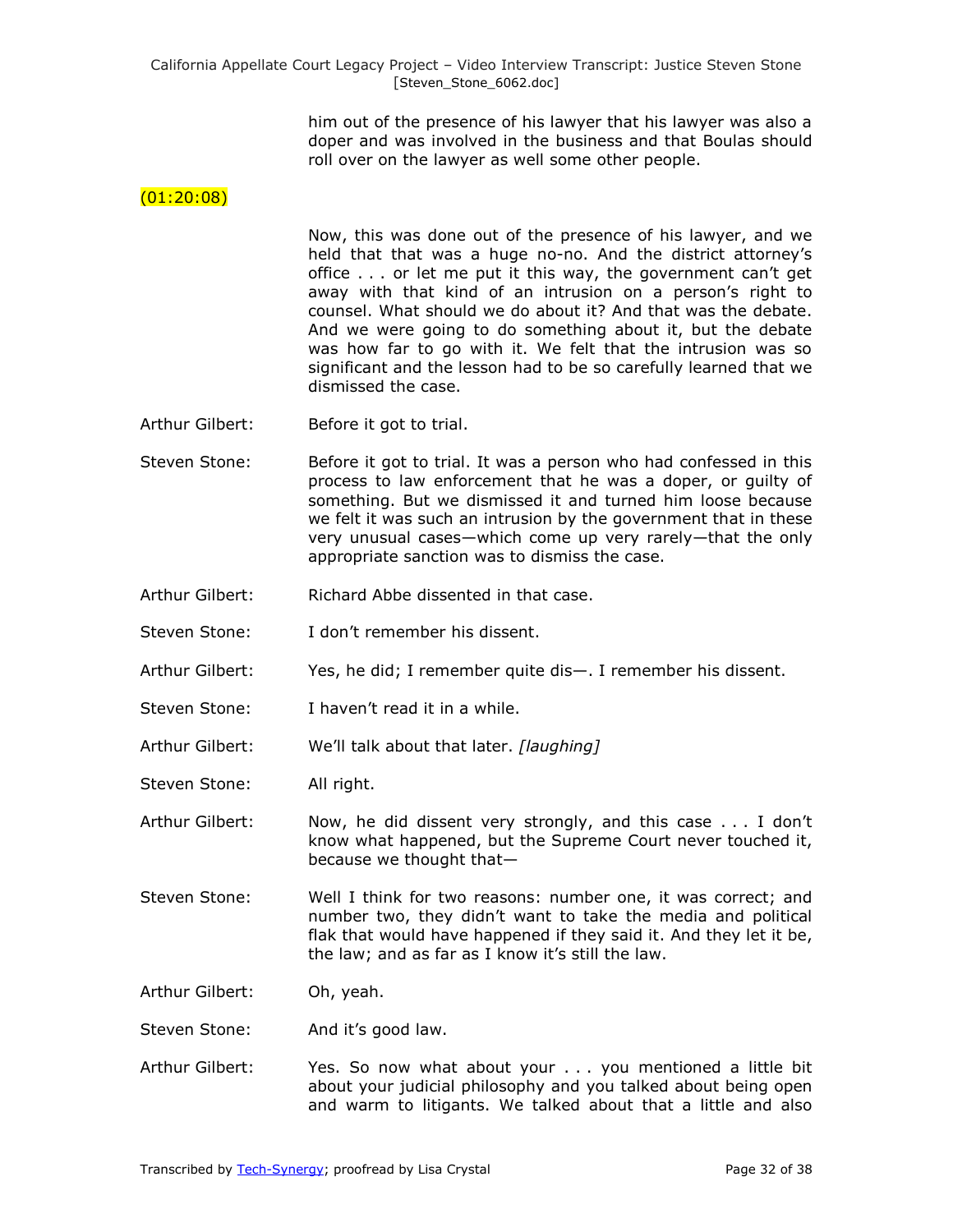> that all people are equal; we don't consider the differences of people. Any other thoughts you have about your approach to cases?

Steven Stone: Well, one thing, as an intermediate Court of Appeal or as any Court of Appeals, just basically the trial court should be respected and the decisions of the trial court should be respected, particularly that of juries.

> Over the years I've developed a greater and greater respect for the jury system and for juries. I personally believe that juries get it right more often than judges do. Judges too often get bogged down in some side issue or some detail and they don't look at the big picture. They don't look at what's really going on, while juries do. And you need in the civil case only 9 out of 12 jurors. The 3 crazies drop off and the 9 get it right.

> I learned to value that. We had a case here in this court, Arthur, where I valued the jury verdict more than you and the others. It was a case coming out of San Luis Obispo in which an expert, who you didn't think was so expert, testified and moved millions of dollars from one side to the other. I said, "Look, the jury spoke, the jury heard the evidence. The evidence wasn't crazy. They looked at it differently perhaps than we do, but I want to leave it alone." You and . . . I can't remember who else was on the case—

- Arthur Gilbert: I think Richard was on the case.
- Steven Stone: No, Paul Coffee was the trial judge.
- Arthur Gilbert: Paul Coffee was the trial judge, that's right, who now sits on this bar.
- Steven Stone: I ended up dissenting, I think it was. I say that only to point out my value, how much I value, jurors generally. They get it wrong now and then, and we're here to stop that, to prevent a miscarriage, but—
- Arthur Gilbert: One thing that I'm glad you mentioned that, because if you recall in this division, not only was there never any bad blood about a dissent, but we would help each other with our dissents.
- Steven Stone: Yes, yes.

Arthur Gilbert: We might discuss that a little bit.

### $(01:24:47)$

Steven Stone: That's true. Because I think we all understood the value of dissents. Because a dissent is an opportunity to directly present a different viewpoint. And those of us who would be on the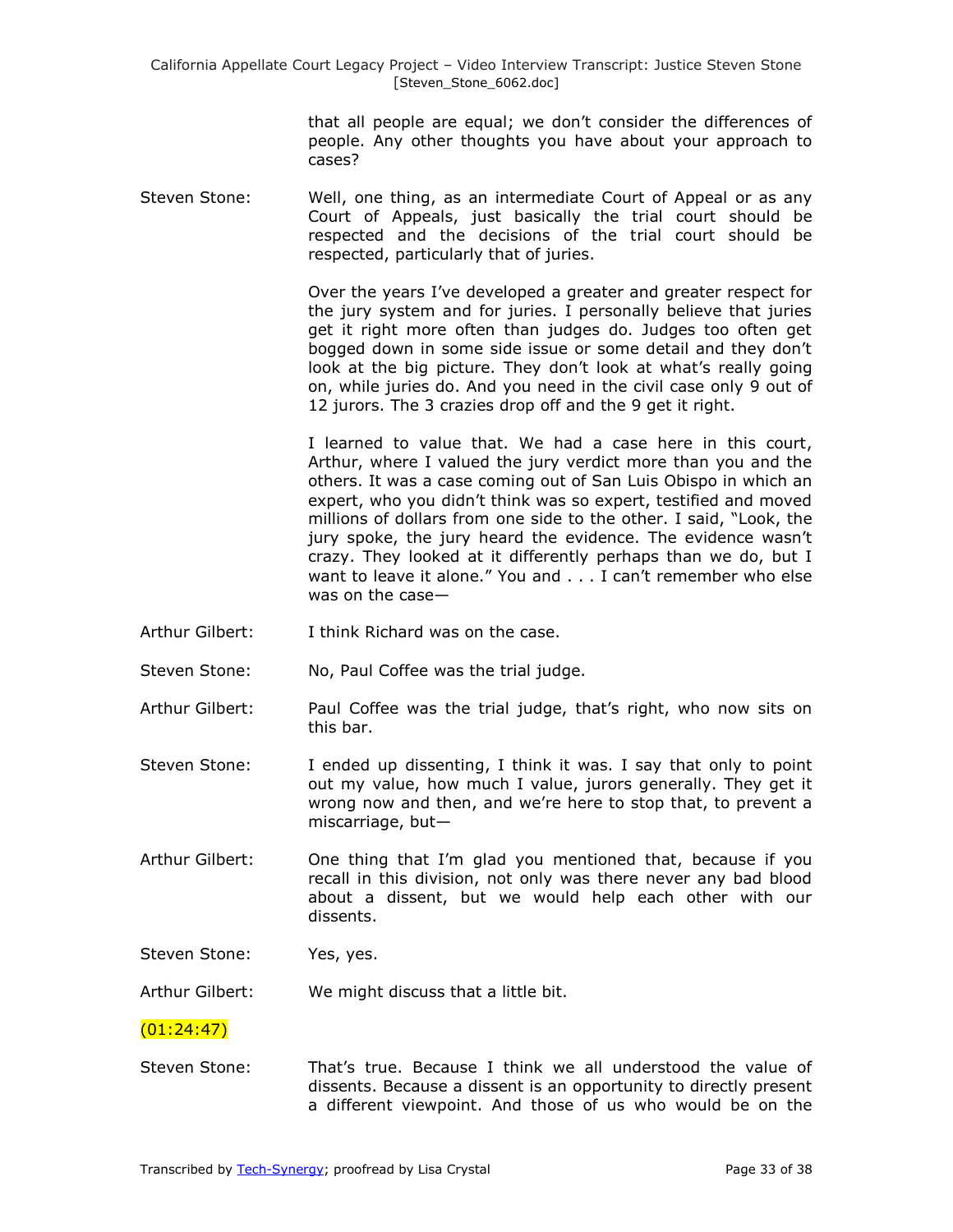majority would want that dissent to point out the important differences and the choice that was made by the majority over the dissent. The better the dissent is written, the sharper it is in terms of intellect, in terms of its intellectual honesty and directness, helps us better craft the majority opinion; and I say that both vice versa.

We all know that dissents in other courts have been biting, have been personal, have been acrimonious, and tend to increase the separation to a degree that shouldn't be there. Dissents are intellectual and philosophical, generally speaking; and it should be that way, without rancor and with respect because I think that that highlights the opportunity to present two opposing views. They don't happen to be equal—it's two to one—but dissents really have their value. And that's another thing about Richard, with his "DISSENT" license plate.

- Arthur Gilbert: Yes, his license plate said "DISSENT" on it.
- Steven Stone: Right.
- Arthur Gilbert: You have been very outspoken about your beliefs and views, and always expressed them in a principled way while you were on the court as well. I do recall something that really made an impression on me, and that's your feelings about the death penalty. And I recall that while you were on the court and incidentally were up for reconfirmation by the voters, and you did a radio interview in which you were sitting as a jurist. And now, of course, we don't hear death penalty cases on the Court of Appeal.
- Steven Stone: That's why I felt comfortable discussing it.
- Arthur Gilbert: But I thought that was quite courageous—if you would like to just summarize your feelings about that.
- Steven Stone: Well, in terms of the death penalty, there are two basic reasons I am against the death penalty. One is that I don't believe the government should have the power to kill anyone for any reason. It is a power of the government that in my view goes too far—and that is because I am a child of the Holocaust, in a sense a Holocaust survivor. I know, personally speaking, how many members of my family—and it was a great number—were killed by the government in Europe, were killed by the German government and subsequently with the cooperation of the Austrian government. I don't want any government on this planet to have that power. It's just too much power.

And because the government has so much power in its judicial system or however it wants to work administratively and through the executive branch or any other branch, they can kill, and I don't want them to do that. I don't want to give them any route to that.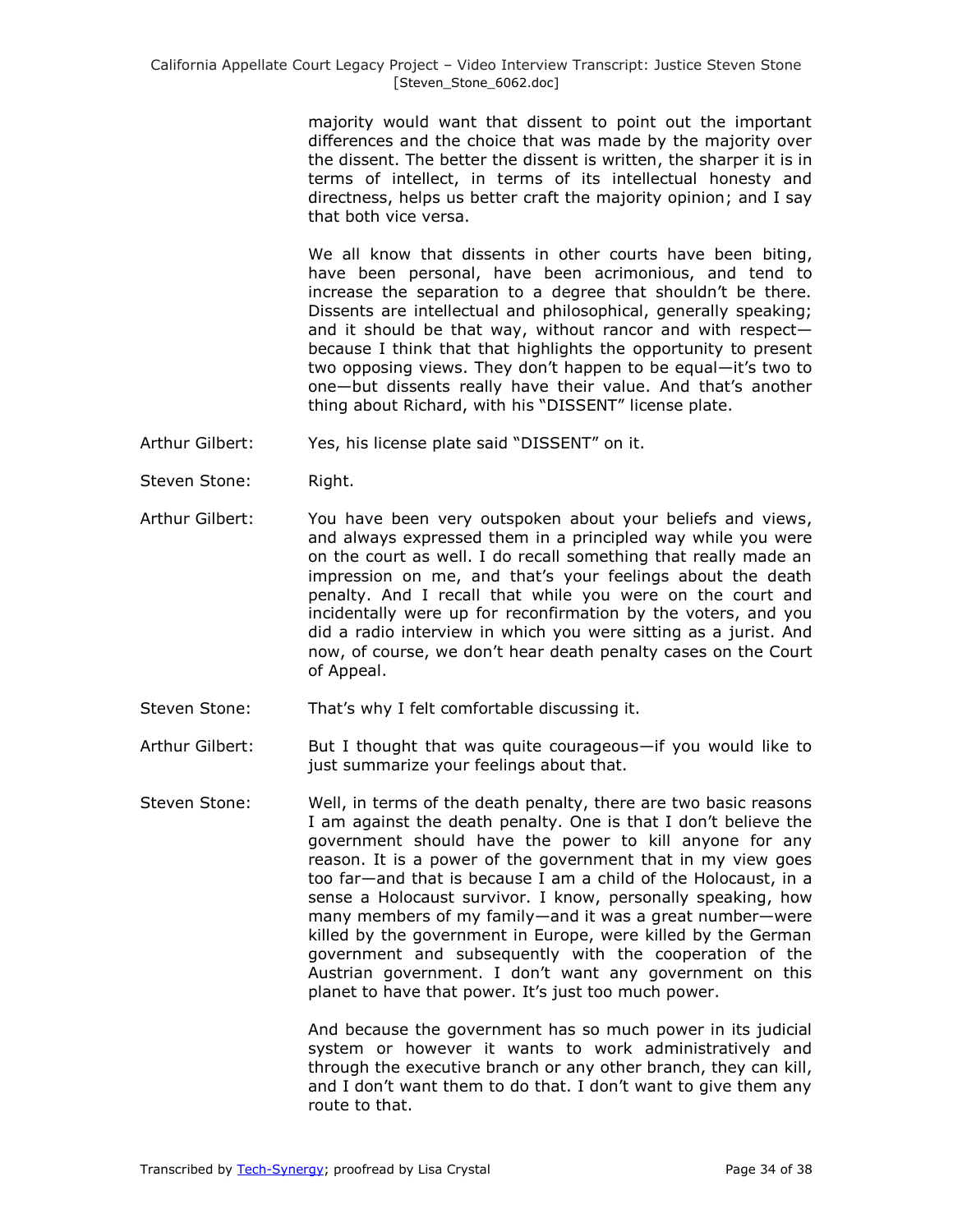The other reason is, certainly here in California and probably most of the other states that have a death penalty, the cost is enormous. The fiscal, financial cost to kill somebody in this state by use of the death penalty costs way more—that's not a very sophisticated phrase, but a great deal more by magnitudes, geometrical magnitudes—than to keep them alive, than to keep them in prison for life. Just the economic cost of it, we can't afford it; not only that, we can't find the lawyers to defend them. So we're killing people 20 to 30, 20, 25 years after, whatever it is. It's almost pointless; it's almost pointless.

I reluctantly sentenced a person to death in 1980, I believe it was. That person isn't even close to exhausting his appeal. Think of it: 27 years later, this person is still in the federal Ninth Circuit Court of Appeals with a couple of cases that they can't decide whether to affirm or not. What a waste of judicial resources, for goodness sakes; for goodness sakes.

Arthur Gilbert: Thank you. I can see you feel as strongly as you did, and your eloquence hasn't left you. So tell me a little bit . . . I just want to touch briefly on your retirement and what you . . . I use that term advisedly, because you're working probably as hard as you ever have. Any other thoughts about the court? I know we have one period of time when we had a horrendously large caseload. We were doing 190 or 175 to 190 cases per year per judge.

# $(01:30:08)$

- Steven Stone: That's exactly right.
- Arthur Gilbert: There was a caseload; it's not like that now. *[laughing]*
- Steven Stone: Congratulations.
- Arthur Gilbert: But it was pretty tough, wasn't it?
- Steven Stone: There were times where we had to work very, very hard to get a timely decision out that was well reasoned, well crafted, and not rushed through; that was difficult.
- Arthur Gilbert: We never wanted to have cases on ourselves, so we really worked; we put in extra hours.
- Steven Stone: We did. For years we were essentially the most . . . we got our cases done quicker than any other division in the state—or certainly as quick. And I think we knew and understood that it's a trite phrase—that justice delayed is justice denied. We felt very . . . We would get a case out in seven months, where some other division would take five years; and that isn't right.

Arthur Gilbert: You retired in, what, 19—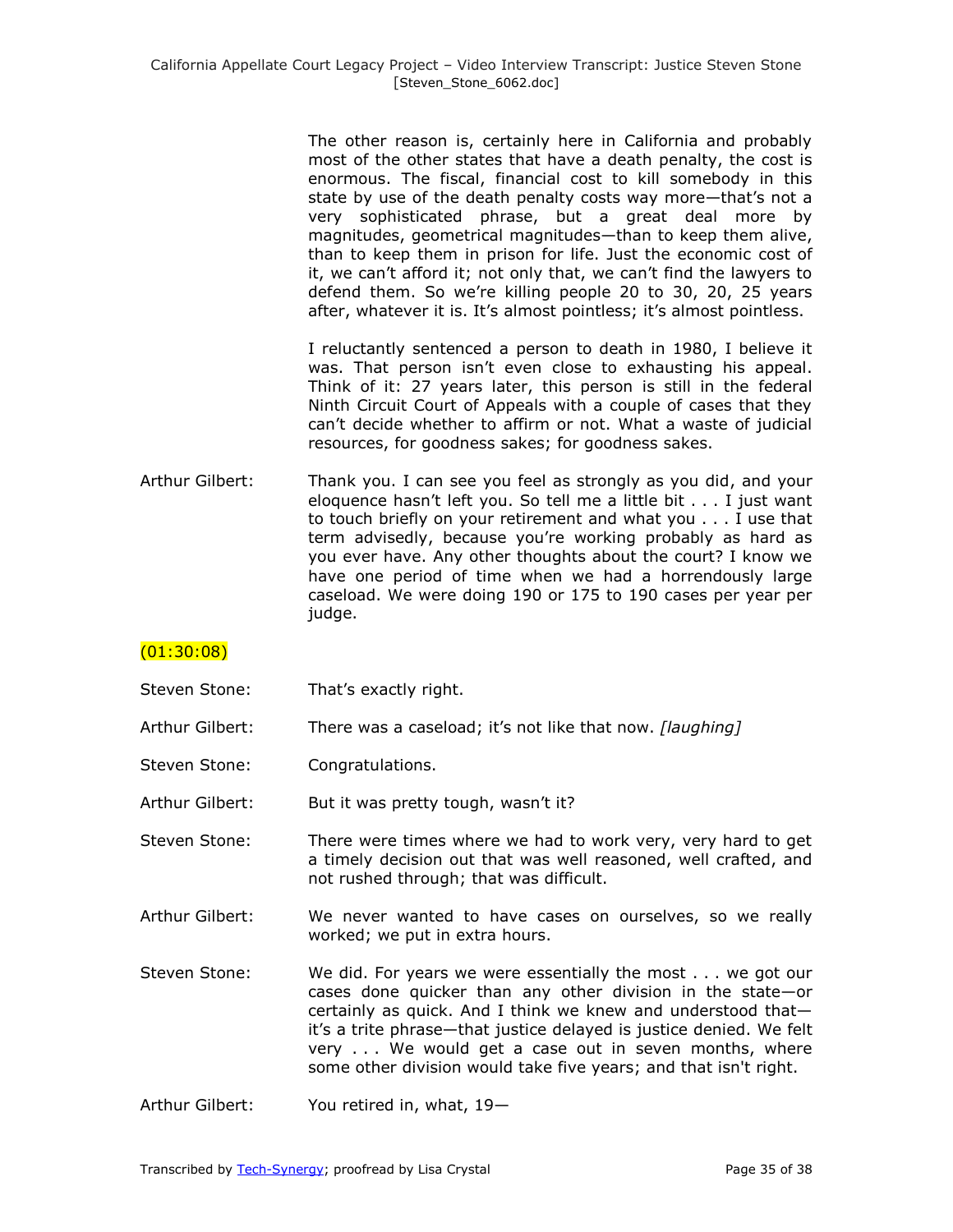Steven Stone: 1999.

Arthur Gilbert: 1999. I remember that. And that was a little . . . kind of an emotional time for us that you were leaving.

Steven Stone: For all of us. I was the first justice to retire.

Arthur Gilbert: Yeah.

Steven Stone: No, I was the second, actually; Richard retired.

Arthur Gilbert: That's right, Richard retired. What prompted you to retire?

Steven Stone: My pension had vested completely. I was getting a little itchy to get back on the street. By back on the street I mean dealing directly with the litigants and lawyers on a nose-to-nose—not in a controversial way, not in an adversarial or advocacy way. I also had been in the system for a long time and had done all of the jobs, so to speak, that you can do in the system.

> I felt I had something to contribute back on the street, so to speak, and use everything that I had learned in a different way to get people out of the system of litigation. Litigation is the best system on earth to ultimately resolve a dispute. But there are problems with litigation: time and money and diversion. I got the feeling that the question that was answered by us in the Court of Appeal in a written opinion was not the question that people went to their lawyers with some years before. Different questions got answered, almost always correctly; but the case had morphed, the case had changed. Discovery changes it, the lawyers change it, the judges change it, the jurors change it, and litigants will have lost control—the real people lost control.

> I wanted to go back on the street and deal with the litigants directly with their own issues and get those resolved years before they would get resolved in litigation. Litigation is expensive, it's time-consuming. It takes people away from what they really ought to be doing, whether it's in business, at home, or anything else. Litigation is a good thing and it's a bad thing.

> So after, I don't know, figure out the years . . . In the business of litigation, I now work every day, full time, getting people out of litigation and getting them to resolve the disputes themselves. All I do is assist them to make their own decision. And I think there is something morally and intellectually and even spiritually wise about people resolving their own disputes and not handing them off to third parties, whether they would be judges or juries or arbitrators—but to make their own peace, cut their own deal. And to the extent I can help people do that ... There is something, not magical, about it; but it's something that makes me sleep well on those occasions when I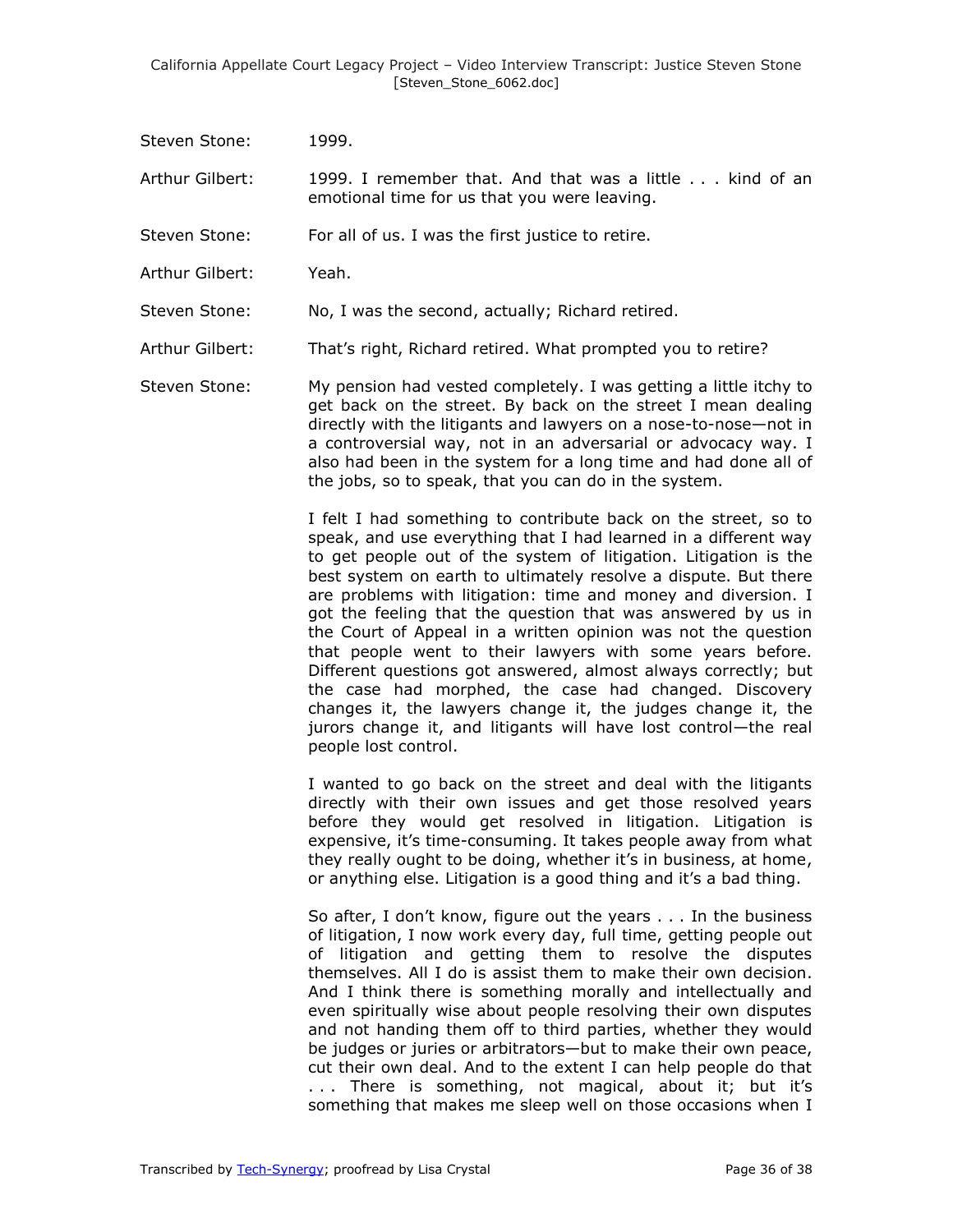can pull it off. All I do is help them—make no mistake, I don't decide anything. I just help them cut their own deal. It's a different aspect. It's not litigation; it's the antithesis of litigation. But it's something very valuable and it's an opportunity to do my own thing.

There is a certain freedom to it that I can do it, and it's great. But make no mistake, it's something else now that I do with the same joy that I had on the Court of Appeal and the same joy that I had as a lawyer and as a superior court judge. It's not different.

### (01:35:07)

Arthur Gilbert: You've made the most eloquent argument I think I've heard for mediation, which is what you're doing now.

- Steven Stone: Which is what I am doing.
- Arthur Gilbert: And not to embarrass you again, but your reputation is, I think it's gone beyond the borders of California, because we know that people who want to use your services have to book a year in advance or so. You're so busy, it's really quite remarkable.
- Steven Stone: I'm happy to go anywhere, particularly Hawaii or elsewhere, to serve my clients.
- Arthur Gilbert: So you're having a very fulfilling life now?
- Steven Stone: It is . . . I think that's a good word, Arthur; it's very fulfilling, and at times overfilling. I really want to thank the court's project, the Legacy Project, for an opportunity to reflect on the system that we've all served and continue to serve. I think this kind of reflection is something wise to preserve. Now, as I was telling our videographer, I don't know that anybody is ever going to see this or hear this, since it's on a voluntary basis but to make the record I think has some importance, and even if it isn't important, it's a joy to me to do it.
- Arthur Gilbert: Well, it's a joy to have had this experience talking with you. I want to ask one last question, if I may, and that is, you have seen the court system and the legal system over several decades; I guess we both have. And you have been on this court and in the trial court and you're still dealing with the courts in a way from a different perspective now. Do you see any major changes or differences insofar as civility is concerned, or lawyering, or the profession for the judiciary that you think—
- Steven Stone: Well, what has changed is the practice of law. When we started the practice of law you couldn't advertise; everything was word of mouth. Your reputation was based on your conduct and your skills solely and only.